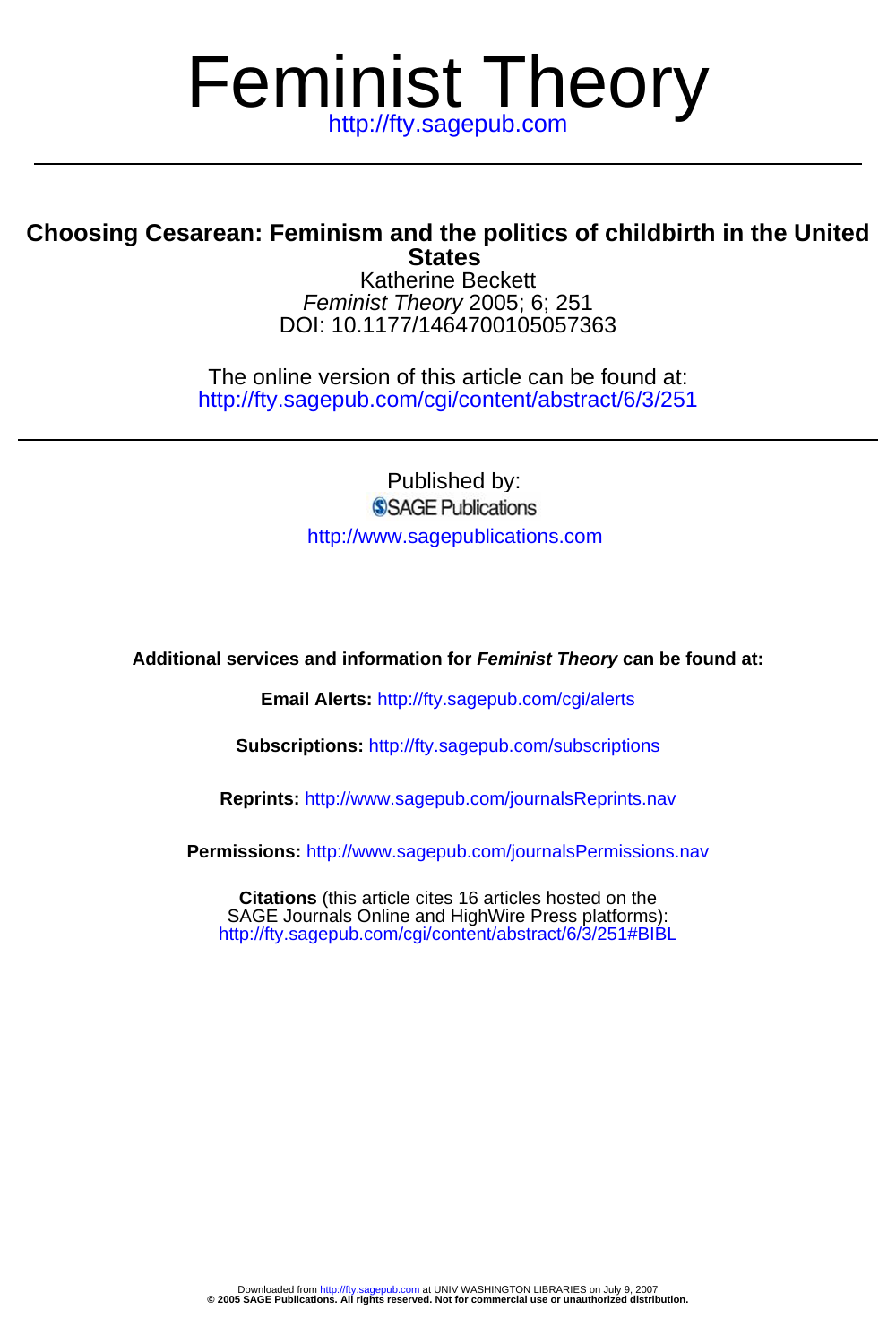# **Choosing Cesarean**

*Feminism and the politics of childbirth in the United States*

> *Feminist Theory* Copyright © 2005 SAGE Publications (London, Thousand Oaks, CA and New Delhi) vol. 6(3): 251–275. 1464–7001 DOI: 10.1177/1464700105057363 www.sagepublications.com

**Katherine Beckett** *University of Washington*

**Abstract** This article uses the US debate over elective Cesarean section to re-consider some of the more contentious issues raised in feminist debates about childbirth. Three waves of feminist commentary and critique in the United States are analysed in light of the ongoing debate over whether women should be able to choose Cesarean for non-medical reasons. I argue that the alternative birth movement's essentialist and occasionally moralistic rhetoric is problematic, and the idea that some women's preference for high-tech obstetrics is the result of a passive 'socialization' into 'dominant values' is theoretically inadequate. On the other hand, the invocation of women's choice and appreciation of hightech childbirth serves as a weak foundation for a feminist perspective on childbirth. By limiting their analysis to the rhetorical and discursive nature and functions of 'the medical' and 'the natural', post-structuralist critics of the alternative birth movement obscure the connection of these discourses to practices that have very different consequences for maternal and infant health and, most importantly, for the consumption of health care resources.

**keywords** *childbirth, feminism, medicine, politics, reproduction*

# **Introduction**

Although popularly conceived as a biological and personal experience, childbirth is also a cultural and political phenomenon, one that is both embedded in and consequential for gender relations (Jordan, 1983; Davis-Floyd, 1992; Davis-Floyd and Sargent, 1997; Rothman, 1982, 1989; Kitzinger, 1981; Leavitt, 1983, 1984; Oakley, 1980, 1993). As a result, feminist scholars and activists have taken an active interest in childbirth over the years. In the early 20th century, feminists in the United States and elsewhere struggled to overcome medical opposition to the use of pain relief during labour (Canton, 1999; Leavitt, 1984). In the 1960s and 1970s, the 'alternative birth movement' catapulted childbirth to the front pages of women's, parenting, and even some news magazines once again. Drawing their inspiration from the women's health and counter-cultural movements, second wave birth activists offered a powerful critique of

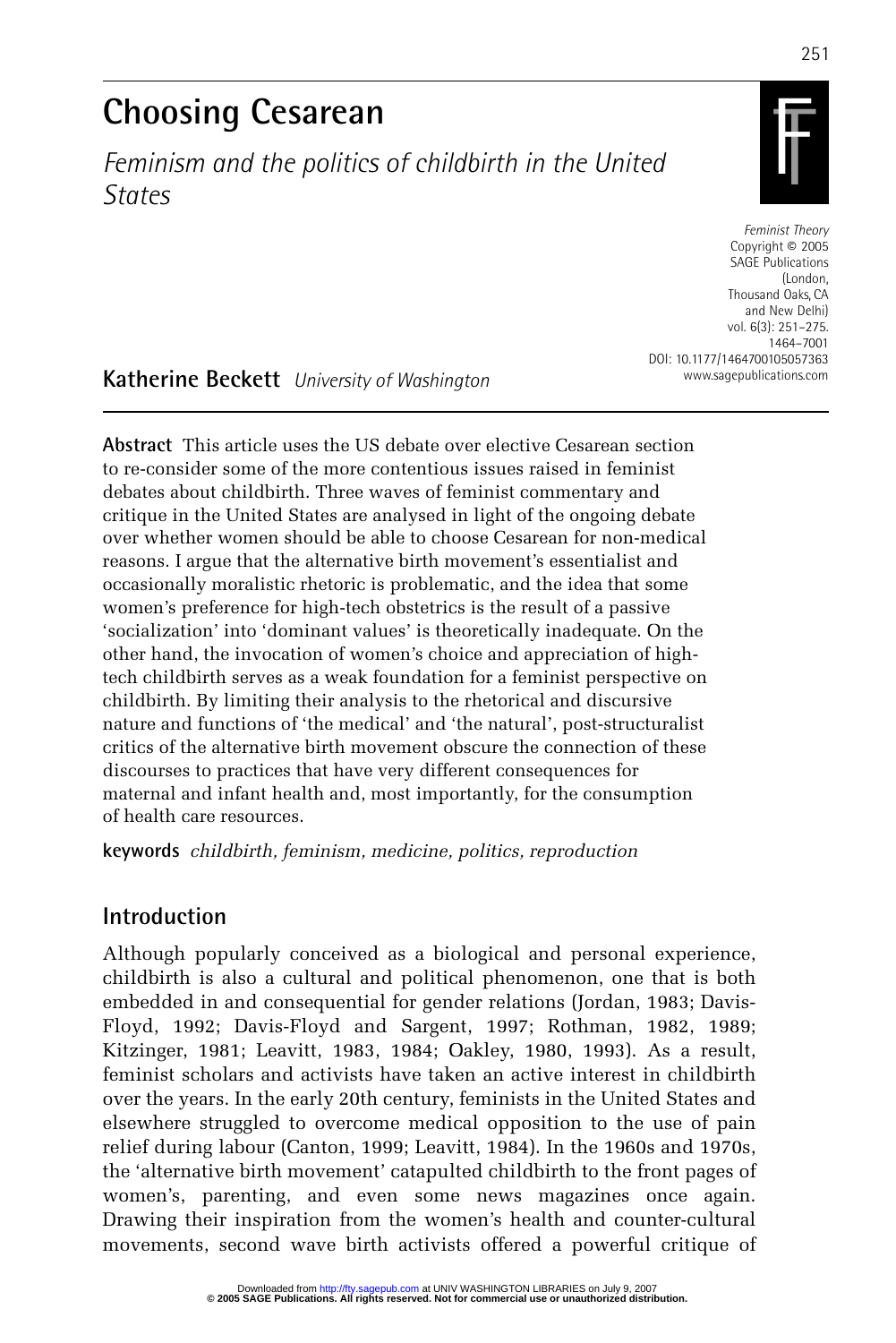conventional birthing practices and advocated alternative approaches to childbirth, especially home birth and midwifery services.

In the United States, this alternative/natural birth movement has come under attack from quite disparate parties. On the one hand, the alternative birth movement has been vigorously opposed by organized medicine, most recently by a segment of the medical community arguing that women should have the right to choose Cesarean section for personal (rather than medical) reasons. At the same time, some feminists are also challenging aspects of the alternative birth movement's rhetoric and goals. These critics have been especially concerned about the alternative birth movement's tendency to valorize 'natural' birth and its associated failure to deconstruct the dualisms (such as nature/culture and nature/technology) that underpin patriarchal ideology.

In what follows, I use the US debate over elective Cesarean section to explore these and other theoretical issues. I argue that the alternative birth movement's essentialist and occasionally moralistic rhetoric is problematic, and the idea that some women's preference for high-tech obstetrics is the result of a passive 'socialization' into 'dominant values' is theoretically inadequate. On the other hand, the invocation of women's choice and appreciation of high-tech childbirth ignores the social and political processes through which those choices are made and serves as a weak foundation for a feminist perspective of childbirth. By limiting their analysis to the rhetorical and discursive nature and functions of 'the medical' and 'the natural', post-structuralist critics of the alternative birth movement obscure the connection of these discourses to different sets of practices that have different consequences for maternal and infant health and, most importantly, for the consumption of health care resources.

This article unfolds in five parts. The first section briefly synthesizes secondary accounts of the 20th century transformation of childbirth in the United States and describes the first and second waves of feminist activism around it. The second section provides an account of recent feminist criticism of the alternative birth movement's rhetoric, vision, and goals. The third section describes medical advocacy of elective Cesarean and the debate it has engendered. The fourth section reflects on the theoretical dilemmas raised by the debate over elective Cesarean for feminist analysts of childbirth, and evaluates recent feminist criticism of the alternative birth activism in this context. A conclusion summarizes the main arguments and highlights their theoretical and political implications.

#### **Childbirth in the United States: transformation and critique**

Throughout the 19th century, most women living in the United States delivered their babies at home, typically with a midwife in attendance (Donegan, 1984; Scholten, 1984). After the turn of the 20th century, the location of birth changed rapidly, and by 1939, over half of all birthing women delivered their child in the hospital. Since the 1970s, hospital birth has become normative across racial and demographic groups, with roughly 90 per cent of all US births taking place in hospitals under the supervision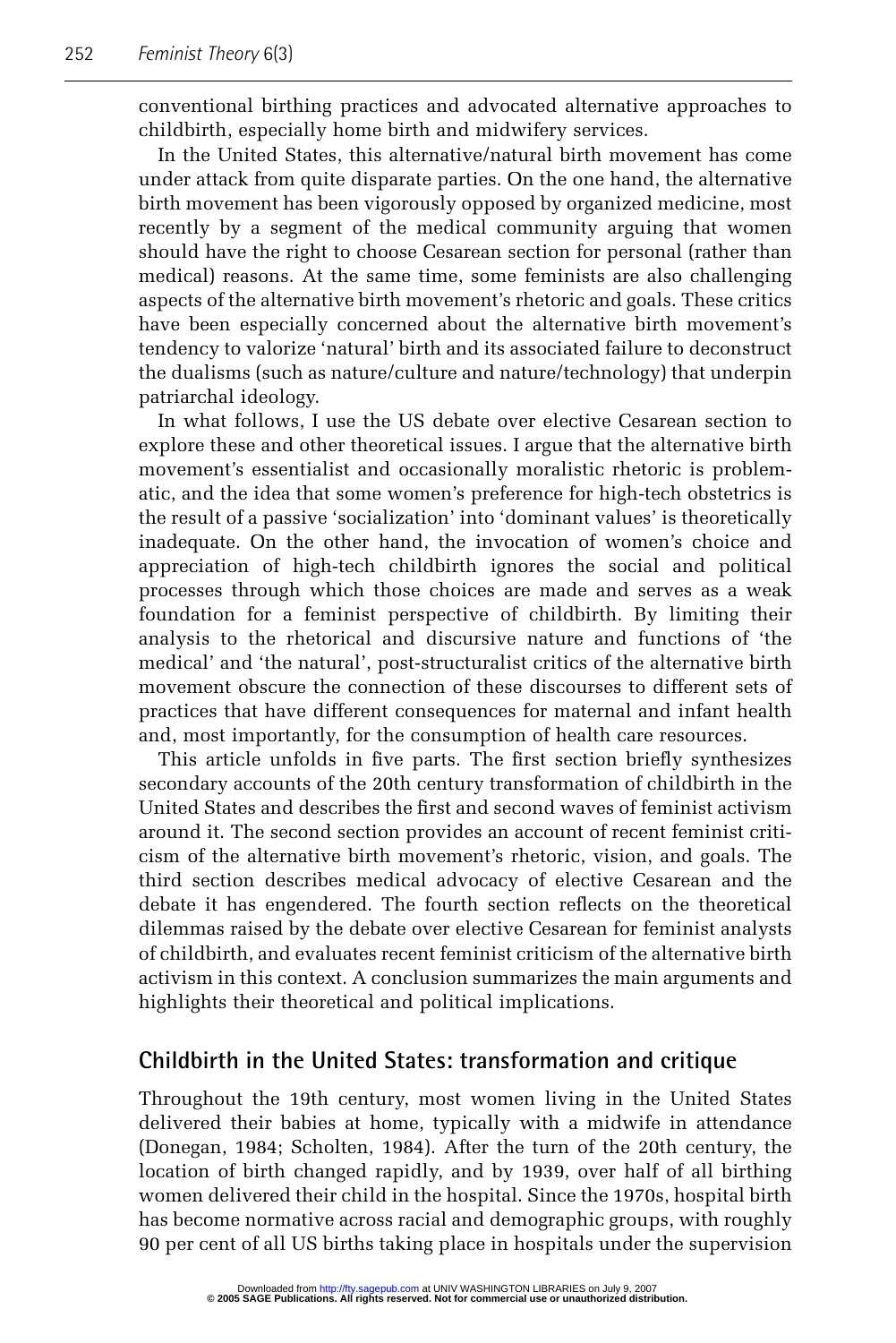of physicians (Rooks, 1997). Many feminist accounts of the relocation of childbirth from the home to the hospital emphasize the political machinations of the emerging medical profession and the impact of the profession's propaganda on women's beliefs and preferences. According to these analysts, doctors used their growing political and cultural authority to redefine childbirth as a dangerous, pathological event, to denigrate and eliminate midwives, and to fuel the perception that middle and upper class women were less able to withstand the challenges of childbirth (e.g. Daly, 1978; Ehrenreich and English, 1973; Oakley, 1980; Sullivan and Weitz, 1988).

While medical propaganda may indeed have shaped popular perceptions of childbirth and helped to associate doctors and hospitals with safety, historical scholarship indicates that women had long expressed a great deal of fear and trepidation about the potential pain (and danger) of childbirth. Indeed, many first wave feminist activists saw the right to pain relief as an important political issue (Leavitt and Walton, 1984; Leavitt, 1984, 1986; Reissman, 1983; Wertz and Wertz, 1977) and argued strenuously for women's right to relieve their suffering – and hence gain control of the birthing process – through the use of drugs, and specifically, scopolamine. These activists were outraged by obstetricians' reluctance to provide pharmacological pain relief, and saw this reluctance as indicative of physicians' tendency to place their own interests ahead of those of their female patients (Leavitt, 1984: 177). In this sense, first wave feminists' efforts to transform childbirth were less a campaign for drugs than for responsive and respectful medicine, expanded choices in childbirth, and control over one's body and reproductive life.

Scopolamine was eventually shown to be quite harmful to infant health, and its use subsequently declined. However, the use of other forms of anaesthesia became widespread after the 1940s. The legacy of first wave activism around childbirth is thus a mixed one: on the one hand, women won the right to pain relief and compelled obstetricians to at least consider women's preference for it; on the other hand, women arguably lost control over the process of childbirth, as well as the comforts of home and support of female relatives, friends, and midwives (Leavitt 1984, 179).<sup>1</sup>

#### **Second wave birth activism: origins**

As hospital birth and pain-relieving medication became ubiquitous, modern childbirth came under critical scrutiny once again. Beginning in the 1960s, increasing numbers of women began to wonder aloud if childbirth had to be 'a time of alienation from the body, from family and friends, from the community, and even from life itself' (Wertz and Wertz, 1977: 173). Advocates of 'natural birth' – in which a woman was 'awake and aware' throughout the birth process – emerged in this context. As early as 1940, these critics decried the impersonality, isolation, and passivity that now characterized childbirth. In 1944, the English obstetrician Grantly Dick-Read published *Birth Without Fear* in the United States, which argued that much of the pain associated with childbirth was a product of fear. These ideas spawned what became known as the 'natural childbirth' movement (Rothman, 1982). And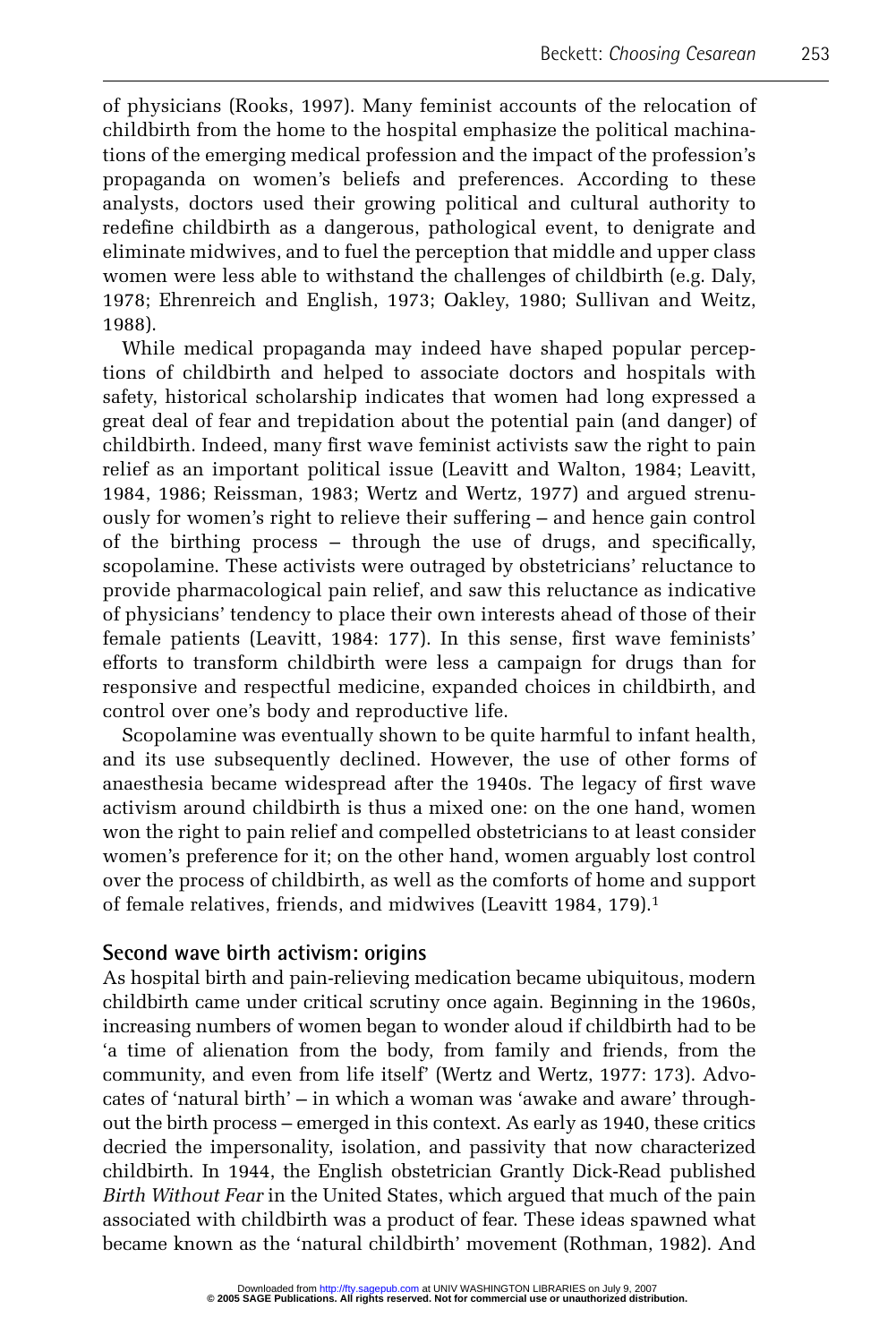in 1956, seven Chicago-area women founded La Leche League to advocate for more natural forms of childrearing, including 'natural' birth and breastfeeding (Rooks, 1997). Although hardly couched in feminist rhetoric, these early criticisms – replete with the idiom of 'the natural' – had a significant impact on second wave activism around childbirth (Umansky, 1996).

The alternative birth movement emerged as an increasingly coherent and united movement in the United States and other industrialized countries in the late 1960s and early 1970s. Although many activists drew their inspiration from the women's health and counter-cultural movements, a few in the US were also influenced by more conservative childbirth and childrearing philosophies (Umansky, 1996). The alternative birth movement has nevertheless offered a fairly coherent critique of the conventional approach to childbirth, one that emphasized the importance of treating childbirth as an important life experience and family event rather than a medical emergency; the right of women and families to choose their birth setting and attendants; the inhumane and impersonal nature of many routine hospital procedures; and the counter-productive nature of the 'high-tech, low-touch' approach to childbirth. In what follows, I explicate these themes and consider recent criticism of the alternative birth movement's discourse and goals.

#### **Birth as a natural phenomenon**

As was discussed previously, second wave feminist birth activists and scholars place a great deal of emphasis on the role of the (male) medical profession in the relocation and transformation of childbirth (see Daly, 1978; Ehrenreich and English, 1973; DeVries, 1996; Leavitt, 1983, 1984; Oakley, 1993; Sullivan and Weitz, 1988). According to these accounts, obstetricians argued 'again and again that normal pregnancy and parturition are exceptions and that to consider them to be normal physiologic conditions was a fallacy' (Kobrin, 1984); this re-definition of childbirth as pathological served to justify and legitimate the expansion of medicine's jurisdiction to include childbirth. As a result, resistance to medical control of childbirth has been framed in the language of 'normality' or the idiom of 'natural' (Kobrin, 1984; Michie and Cahn, 1996). Still today, birth activists' emphasis on the 'normality' and 'naturalness' of birth is best understood as part of an effort to contest medical control of birth and to challenge the increasingly narrow definitions of normality that prevail in hospital settings.

Similarly, the rhetoric of the 'normal' and 'natural' reflects concern about diagnostic technologies that overstate the risks of childbirth. The widespread use of the Electronic Foetal Monitor (EFM), for example, leads to a dramatic overestimation of foetal distress (estimates of the rate of false positives run as high as 98 per cent) and has therefore contributed significantly to rising levels of Cesarean section (Lent, 1999). In short, the development and deployment of the idioms of 'the natural' and 'the normal' can be understood in historical and political terms as a response to the medical profession's pathologization of birth, as well as to the use of technology and application of norms that render birth a 'high risk' event.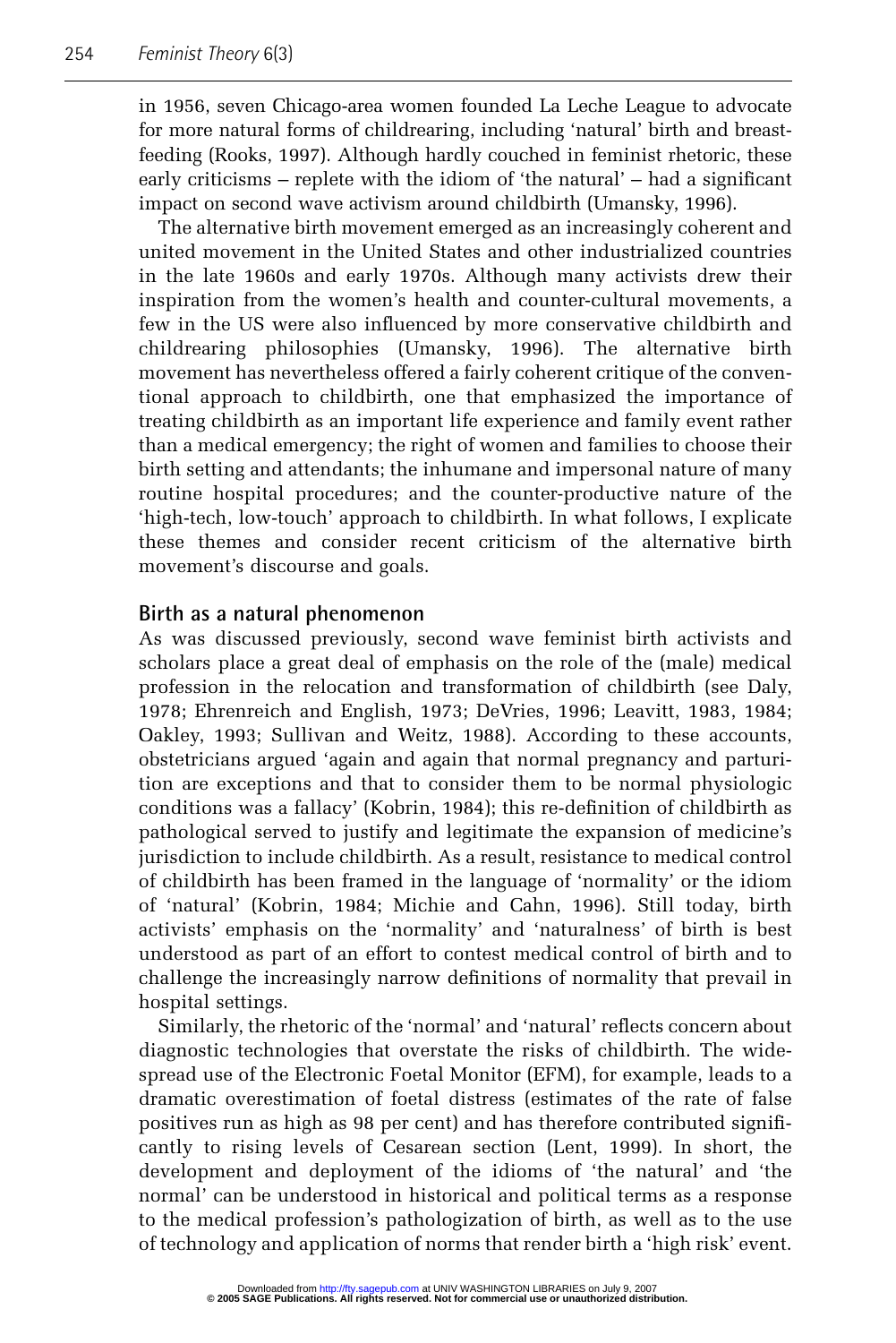Many second wave scholars and activists argue that the conceptualization of childbirth as a pathological process and treatment of it as a (high risk) medical event eroded not only midwives' claim to expertise, but birthing women's as well (see especially Arms, 1994; Davis-Floyd, 1992; Rothman, 1982; Leavitt, 1984). For example, when women give birth in hospital settings, their capacity to act upon their preferences (such as eating or drinking, moving about, and so forth) is limited. In addition, procedures that made labour and delivery more comfortable for physicians – and more difficult for women – were adopted.

Some birth activists argue that the widespread use of such procedures reflects not only the prioritization of doctors' comfort over that of birthing women, but also the 'ideology of technology' which connotes order, rationality, predictability, and control, and treats women's bodies as a (malfunctioning) machine that must be oriented toward these goals (see especially Davis-Floyd, 1992; Martin, 1992; Rothman, 1989). (Here, the implicit contrast is not between nature/pathology, but between nature/technology.) These procedures are also thought to stem from a patriarchal devaluing of women's bodies, and the tendency to conceive of the foetus/newborn as a 'second patient', separate from – and in need of protection from – their mother (Rothman, 1989; Hubbard, 1990).

Birth activists also cite evidence of the safety of home birth to justify their emphasis on the normality and 'naturalness' of birth. Indeed, many epidemiological studies indicate that planned home births attended by trained midwives are as safe or safer than physician-attended hospital births for 'low risk' women (for summaries of these literatures, see Goer, 1995; Rooks, 1997; Wagner, 2000). Birth activists conclude that since midwives, operating from a conception of birth as 'natural', are able to match or exceed doctors' safety record at lower cost, the pathologization of birth is not just unnecessary, but epistemologically and empirically incorrect.

#### **The iatragenic and dehumanizing nature of medical intervention**

Second wave birth scholars and activists emphasize that the vast majority of births involve high – and increasing – levels of technological intervention. Indeed, nearly all US hospital births are now monitored electronically; approximately one in five births is artificially induced; more than one in four is surgical in nature; and four of the eight most common US surgical procedures are obstetric in nature (Keefe, 2002; Moon, 2002). These rates far exceed World Health Organization standards for maternity care, and are, therefore, the subject of much controversy (Wagner, 1997, 2000). As was discussed previously, high levels of intervention are considered problematic because obstetric intervention often results from misleading indicators of risk or narrowed definitions of normality, and because they may diminish women's capacity to make meaningful choices regarding their birth deliveries. Critics also point out that these interventions do not appear to have improved the safety of childbirth: despite its highly interventionist approach, the US boasts higher maternal and infant mortality rates than all other developed, and some developing, nations (Keefe, 2002).2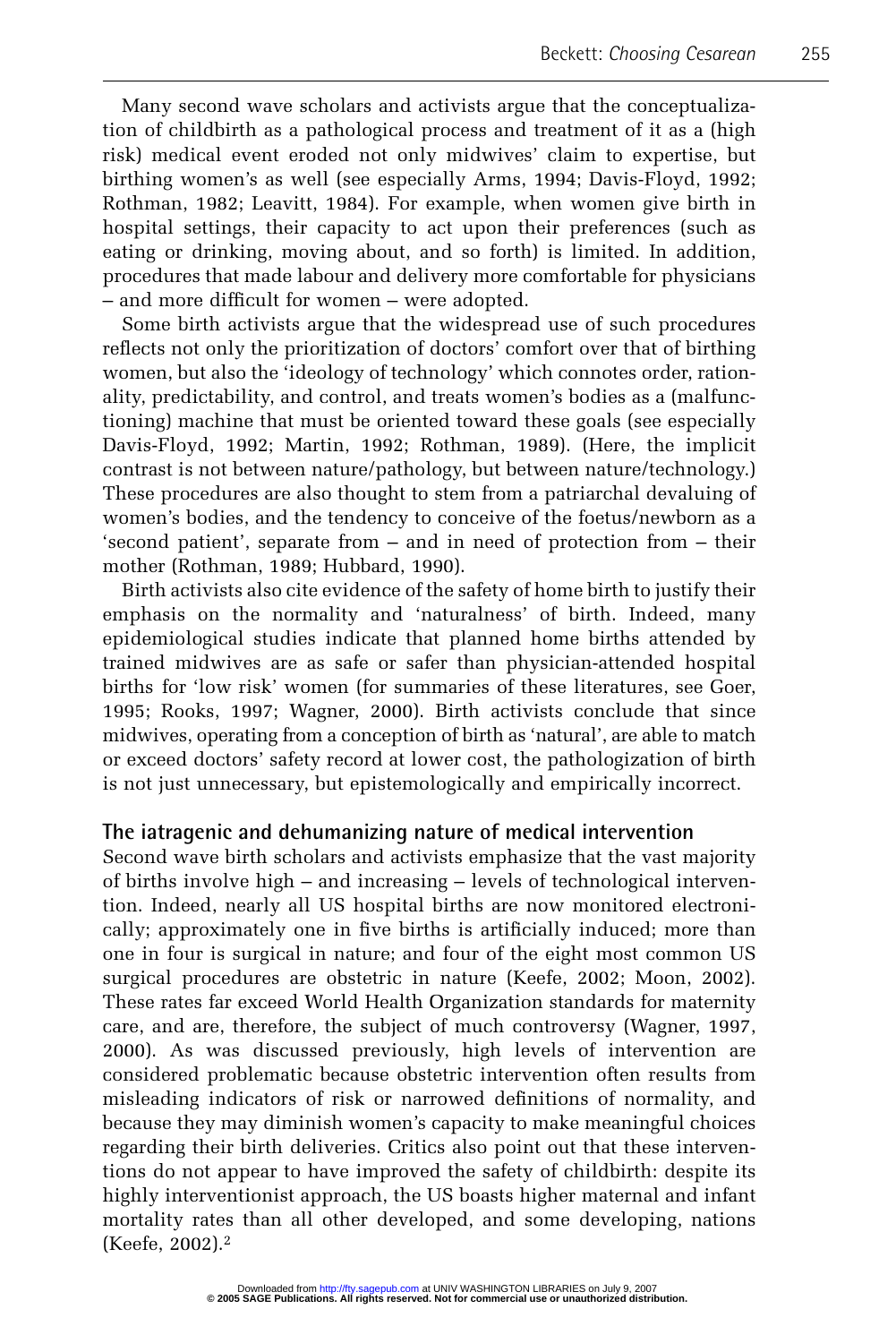Second wave birth activists make sense of this apparent contradiction by arguing that although sometimes necessary and life-saving, medical intervention is frequently unnecessary, and often causes harm to women and babies. These critics also stress that each intervention makes another more likely.<sup>3</sup> Further, there is evidence that few women are aware of these possible effects when they choose or consent to the procedures that increase the likelihood of subsequent interventions (Goer, 1995).

Some birth activists also register concern about the loss of intimacy that resulted from the modernization and bureaucratization of birth: hospital births, replete with 'the cool penetration of needles, the distant interpretation of lines on a graph' deprive women of 'the warm exchange of breath and sweat, of touch and gaze, of body oils and emotions that characterize births in which there is an intimate connection between the mother and her caretaker' (Davis-Floyd and Davis, 1997: 315). As this quote suggests, the loss of familiar, female supporters during birth and the intimacy of home is a pervasive theme in the literature of the alternative birth movement (see also Leavitt, 1984).

A few more radical critics see the high-tech nature of childbirth and poor women's lack of access to prenatal care as two sides of the for-profit health care coin. As political activist and scholar Angela Davis put it at a hearing on the issue in California in 1981:

As growing numbers of medically indigent women are forced to go without prenatal care and proper nutrition, thus producing very low birth weight babies, every effort is made to keep those infants alive . . . through the use of expensive, profit-making technology . . . The medical establishment's solution to an embarrassingly high rate of infant mortality in this country's poor and Third World communities is increased reliance on the technological miracles that keep low birth weight babies alive, many of whom are born prematurely because their mothers could not obtain early, meaningful and respectful prenatal care. (quoted in Edwards and Waldorf, 1984: 175)

Davis thus situated high-tech obstetrics (and paediatrics) in the context of a health care system that uses its resources in a highly inequitable and injudicious fashion. Such a system ignores the under- and uninsured, and creates incentives to over-treat those with private insurance. This argument has found support in empirical studies: women of higher socio-economic status, who give birth in private hospitals and have private insurance, are more likely to give birth surgically, despite having 'lower risk' pregnancies and deliveries (Gould et al., 1989; Sakala, 1993: notes 91–8; Wagner, 2000).

#### **Midwifery and women's right to choose**

Women's right to choose the place and circumstances of their birth deliveries is also stressed by birth activists. Given that physician-attended birth has become the norm, this has largely meant the right to choose a midwife-attended, out-of-hospital birth. As Ina May Gaskin, author of *Spiritual Midwifery* and current President of the Midwives Alliance of North America (MANA) put it, 'We feel that returning the major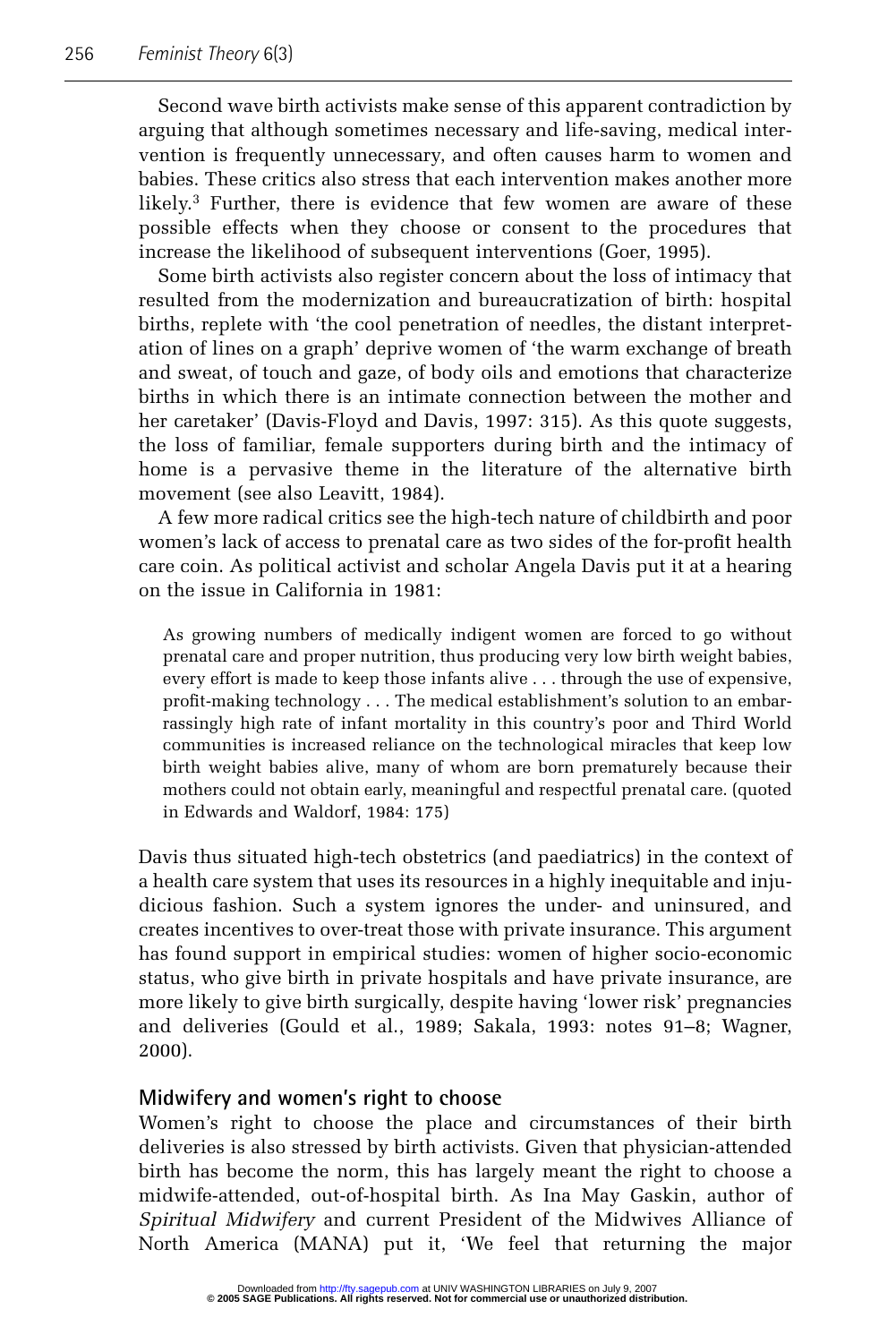responsibility for normal childbirth to well-trained midwives rather than have it rest with a predominantly male and profit-oriented medical establishment is a major advance in self-determination for women' (1975: 11).4 To deny this choice is to allow the state to limit reproductive freedom and treat women as mere vessels of the foetus (Rothman, 1989).

Though simple, the rhetoric of choice is one of the most powerful weapons deployed by birth activists in their campaign to increase access to alternative childbirth choices (see Beckett and Hoffman, 2005) and, ironically, links first wave advocates of pain medication to second wave critics of the widespread use of that medication and other medical interventions. However, as critics of the alternative birth movement note, this emphasis on choice does sit somewhat uneasily with the movement's pervasive and quite damning critique of the medical management of childbirth. (What if women actively choose medical intervention?)

In addition, many birth activists argue that midwives offer quality – even superior – care throughout pregnancy and childbirth. Some, invoking the essentialist logic that is so irksome to their critics, stress the overwhelmingly female nature of the profession and the (apparently related) fact that midwifery is rooted in a 'holistic' rather than 'mechanistic' philosophy. According to this line of reasoning, midwives develop more empathic relations with their clients, rely usefully and wisely on their intuition, and trust women's 'embodied' knowledge as well as objective diagnostic data (see Davis-Floyd, 1992; Davis-Floyd and Davis, 1997). This argument implicitly – and sometimes explicitly – relies on an essentialist conception of femaleness by assuming women's greater capacity for intuition and empathy.

Others avoid this essentialism by emphasizing the institutional organization of midwifery practice rather than its gender composition. In particular, midwives' intensive and comprehensive approach to prenatal care is contrasted with obstetricians' perfunctory care (Beckett and Hoffman, 2005). These advocates also point out that midwives use far less technology during labour and delivery, and therefore offer a cost-effective form of obstetrical care (National Organization of Women, 1999).

#### **Natural birth, empowerment, and pain**

More controversially, some birth activists argue that the high-tech approach to birth – and especially the use of pharmacological pain relief – denies women the experience of childbirth and the sense of empowerment that results from knowing that one is capable of bringing forth life. Because this argument is typically accompanied by the claim that medical intervention is medically harmful to women and newborns, it is not clear how pervasive the notion that the experience of the pain (and pleasure) of birth endows some spiritual or psychic benefit actually is among birth activists. It appears, though, that withstanding/experiencing the pain of childbirth is seen by at least some in the alternative birth community as a positive occurrence, one that allows women to fully appreciate the power of the birthing body, the drama that is childbirth, the inherent connection between joy and suffering, and the satisfaction that may result from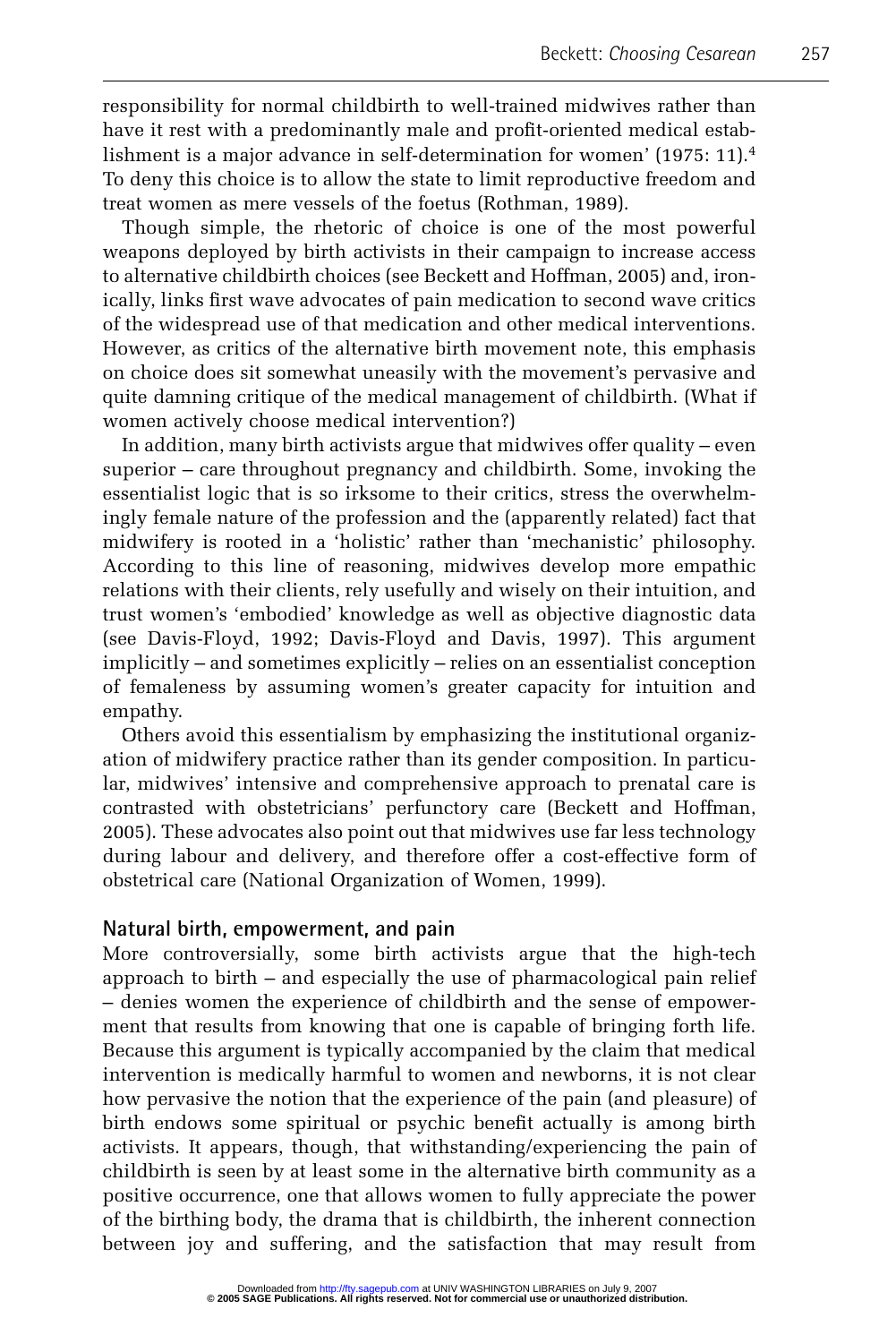surrendering oneself to a force more powerful than one's conscious will. Thus, women who choose home birth 'supervalue nature and their natural bodies over science and technology . . . regard the technocratic destruction of birth as harmful and dangerous . . . and desire to experience the whole of birth – its rhythms, its juiciness, its intense sexuality, fluidity, ecstasy, and pain' (Davis-Floyd and Davis, 1997: 316; see also Biesele, 1997: 488). The assumption that women can (or should) find this kind of surrender empowering reveals the influence of a 'strong version' of radical/cultural feminism that celebrates women's life-bearing capacities and the commitment to motherhood they embody (see Annandale and Clark, 1996).

#### **Feminist critics of the alternative birth movement**

In recent years, medical opponents of the alternative birth movement have been joined by a small number of feminist critics who have expressed concern about aspects of the alternative birth movement's rhetoric and goals. Some such critics ground their arguments in their own (less than positive) experience of the alternative birth culture. Others, drawing on post-structuralist theory, are especially critical of the alternative birth movement's tendency to celebrate women's reproductive capacities and invert the categories through which women have historically been denigrated. For lack of a better term, I will refer to this body of criticism as the 'third wave' critique, much of which centres on the idiom of 'the natural'.

#### **Deconstructing 'the natural'**

Many contemporary feminist critics worry about the influence of cultural feminism on the birth movement and the related tendency to invoke the ideal of 'the natural' (see especially Annandale and Clark, 1996; Michie and Cahn, 1996; Treichler, 1990). The legacy of Derrida is apparent here. For Derrida, 'women have always been defined as a subjugated difference within a binary opposition: man/woman, culture/nature, positive/ negative, intuitive/analytical. To assert an essential gender difference as cultural feminists do is to re-invoke this oppositional structure' (cited in Alcoff, 1994: 104). From this perspective, the alternative birth movement's veneration of 'the natural' mistakenly seeks to overturn male domination by super-valuing the denigrated categories with which women have long been associated rather than by deconstructing and destabilizing these hierarchical constructions (Annandale and Clark, 1996; Treichler, 1990). Furthermore, the valorization of 'the natural' leads to the perception of births that do not conform to the 'natural' ideal as 'unnatural', and therefore denies women who experience such births both agency and humanity (Michie and Cahn, 1996).

These critics also point out that the juxtaposition of 'the natural' and 'the medical' obscures the fact that 'the natural' also does cultural work: 'natural childbirth discourse itself serves as cultural initiation' (Michie and Cahn, 1996: 46). Indeed, these analysts argue, childbirth has no meaning or essence outside of its construction through this and other discourses. In short, third wave critics argue that the idealization of 'natural childbirth'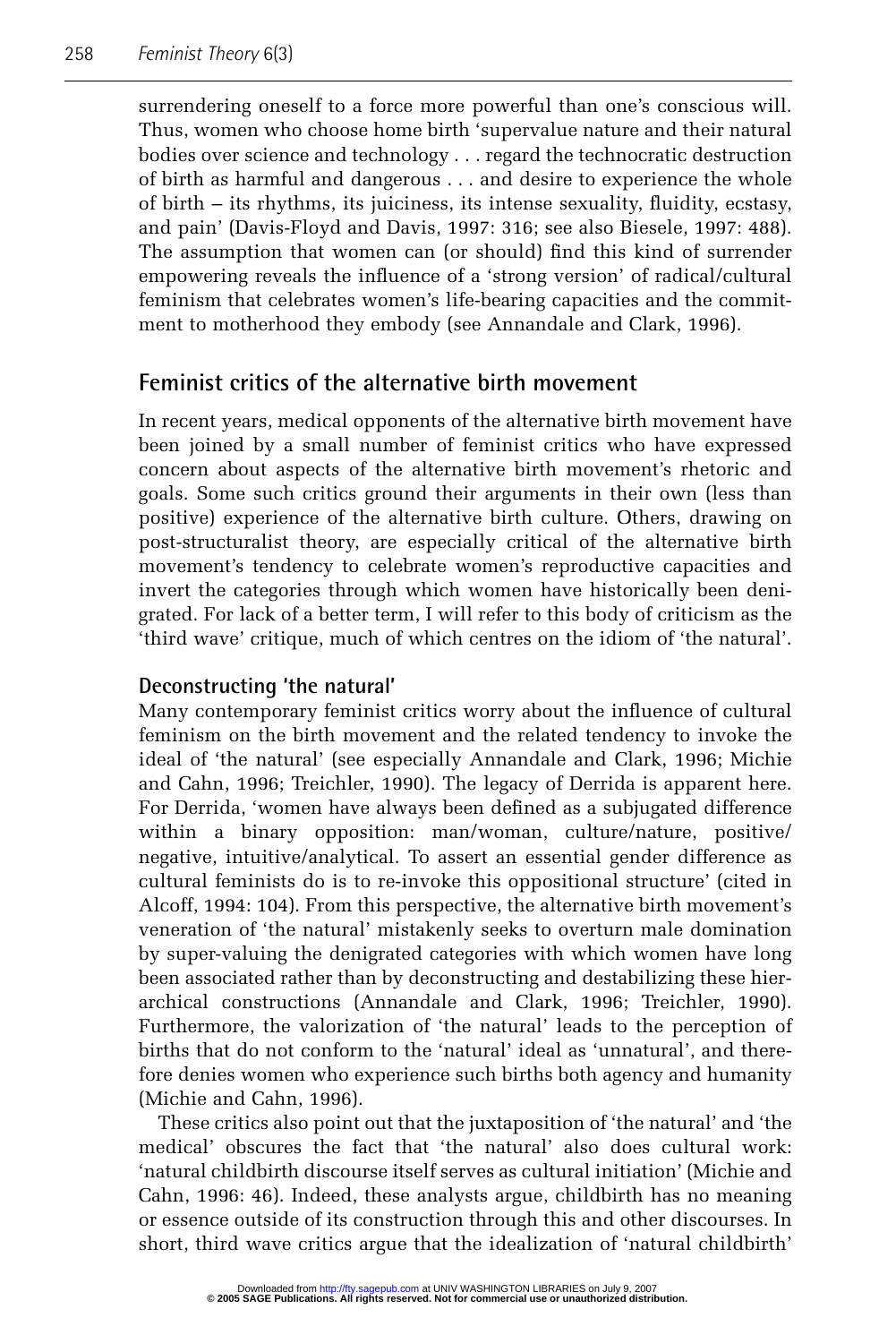rests on the assumption that both women and childbirth have a true essence or nature that is respected by the natural childbirth movement but violated by the medical establishment: birth activists then 'assert a nature to which birthing women must conform' (Michie and Cahn, 1996: 49). By contrast, third wave critics argue that we cannot know what childbirth 'really is', as 'discourse itself is the site in which birth becomes knowable' (Treichler, 1990, quoted in Annandale and Clark, 1996: 31).

#### **Technology**

According to these critics, the second wave critique of high-tech obstetrics also reflects a troubling construction of technology as inherently patriarchal (Annandale and Clark, 1996: 35). In addition, these critics point out that women can and do find the use of obstetric technology to be an empowering experience (1996: 35). To ignore this, they argue, is not only to reproduce restrictive dualisms, but to treat some women's use appreciation of technology as indicative of a kind of false consciousness, a violation of their true (essential) nature. Thus, while second wave feminists tend to see women's seeking/enjoyment of technological intervention as indicative of the ubiquity and power of patriarchal, technocratic, and medical discourses (e.g. Davis-Floyd, 1992; Campbell and Porter, 1997), third wave feminists argue that women's choice/positive experience of high-tech births confirms that technology is not inherently male, and can serve women's needs and purposes.

#### **Domesticity**

Some third wave critics are also troubled by what they see as the idealization of domesticity in the rhetoric of the alternative birth movement. As one analyst writes: 'In much of the literature of the home-birth movement, as well as in feminist and proto-feminist accounts of home birth in more general contexts, home functions . . . as a synecdoche for female autonomy; it becomes the place not only of comfort, but of freedom and power' (Michie, 1998: 261). Michie notes that this idealization of the home is an implicit contrast to the alleged sterility, inhumanity, and isolation of the hospital, and that it reverses the medical narrative that equates hospitals with technology and safety and homes with danger and disease. But this veneration of the home, she argues, not only reiterates a long-standing association of women with the private sphere, but also obscures the ways in which power operates in domestic spaces, and particularly the ways in which 'home' may limit young, poor, and abused women's autonomy: 'home might be an especially fraught term for a teenage unwed mother trying to hide her pregnancy from her family by delivering in the bathroom' (p. 264).

#### **The politics of midwifery**

Birth activists' tendency to treat midwifery as synonymous with feminism and to overlook possible conflicts between midwives and birthing women is also a source of concern. Some critics argue, for example, that birth activists' emphasis on midwives' provision of continuous care during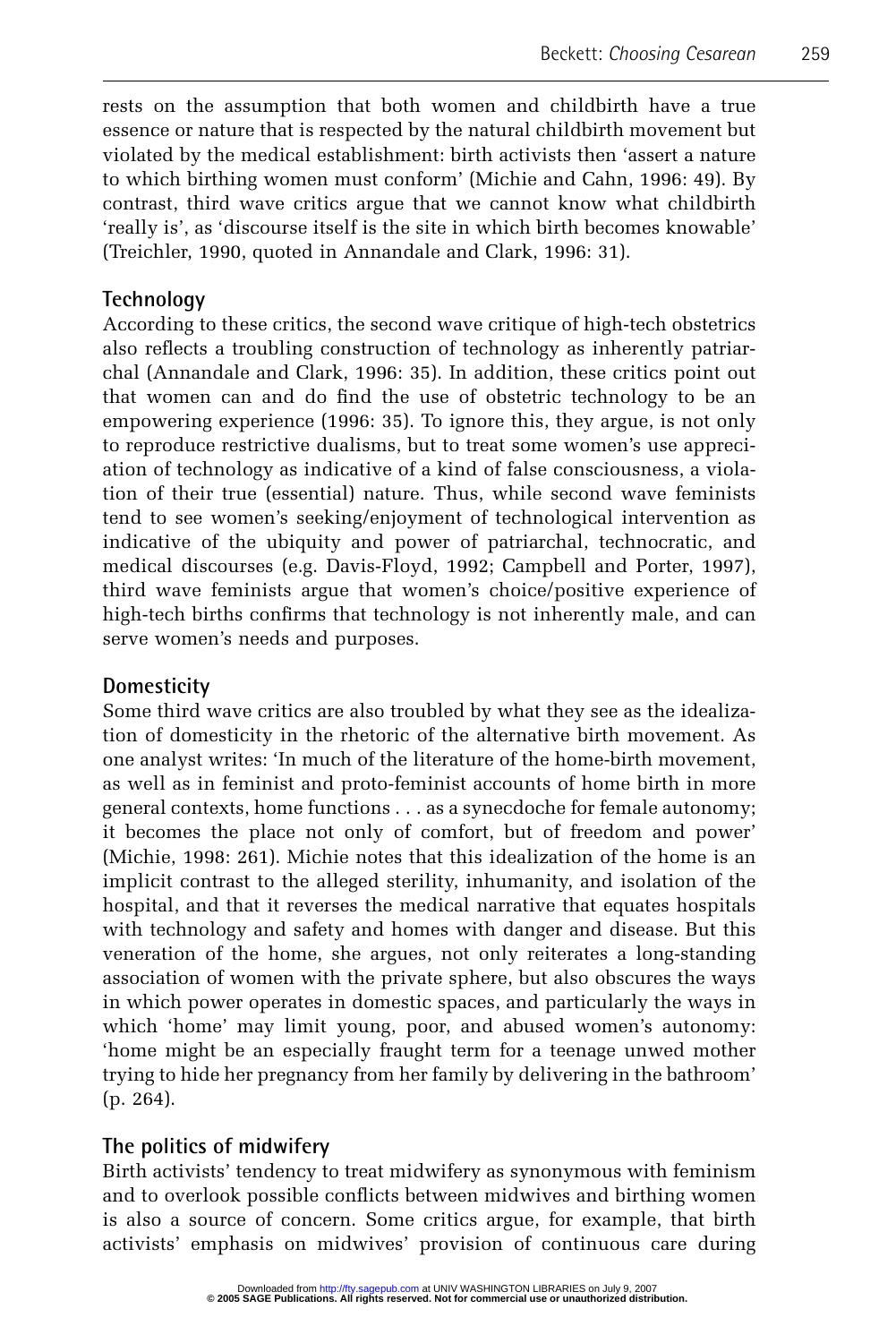labour and delivery obscures the fact that the provision of such care may be very difficult for – even exploitative of – midwives (Annandale and Clark, 1996). Others point out that where they exist, (North American) licensure requirements do not recognize midwives who acquire their training elsewhere or indigenous midwives, and therefore exclude immigrant midwives and reproduce racial and ethnic hierarchy in the profession (Nestle, 2000). Finally, these critics argue that licensure requirements in these developed countries lead aspiring midwives to exploit Third World women. In Ontario, for example, licensure requirements have given rise to 'midwifery tourism' in which aspiring First World midwives travel to impoverished countries to gain the experience they need to satisfy those requirements (Nestle, 2000).

#### **Pain and the experience of natural childbirth**

Pain is a recurring issue for feminist analysts of childbirth (as well as for countless numbers of women anticipating the experience). First wave feminists saw the right to pain relief during childbirth as an important political issue. Second wave feminists also sought to render women's voices more powerful, this time by asserting their right to choose a non-medicated and otherwise 'natural' birth for both medical and psychological/spiritual reasons. But some third wave scholars, drawing on their experiences with alternative 'birth culture', have criticized the alternative birthing community's knee-jerk rejection of (pharmacological) pain relief and understand this rejection as indicative of a kind of machisma, a belief that birth is 'an extreme sport' (Shapiro, 1998; Talbot, 1999). 'Isn't it interesting', one such writer comments, 'that the movement that's supposedly feminist is the one that insists on women feeling pain?' (Shapiro, 1998). Another suggests: 'Today's natural childbirth purists don't see moral punishment in pain but they do see moral superiority in refusing pain relief' (Talbot, 1999: 19).

According to these critics, the tendency of 'birth junkies' to valorize the experience of natural (i.e. painful) childbirth is not only moralistic, but unrealistic. One writer, citing a childbirth educator warning that women with quick deliveries might be disappointed that they were not able to savour the experience, counters that 'If I could get away with delivering a baby in five minutes, I'd jump at the chance' (Shapiro, 1998). The idea that women do (or should) savour, enjoy, or feel empowered by the experience of labour and delivery, they argue, romanticizes women's roles as lifebearers and mothers, and assumes an emotional and physical reality (or posits an emotional and physical norm) that does not exist for many. Echoing their post-structuralist counterparts, these critics argue that the emphasis on birth as a defining moment in women's lives is deeply problematic: 'all this emphasis on keen awareness means exalting the moment of childbirth as the moment at which a woman is most authentically, "naturally", a woman, most in tune with her evolutionary destiny' (Talbot, 1999: 20).

In short, some feminists perceive the alternative birth movement as rigid and moralistic, insistent that giving birth 'naturally' is superior and, indeed, is a measure of a 'good mother'. The perceived moralism of this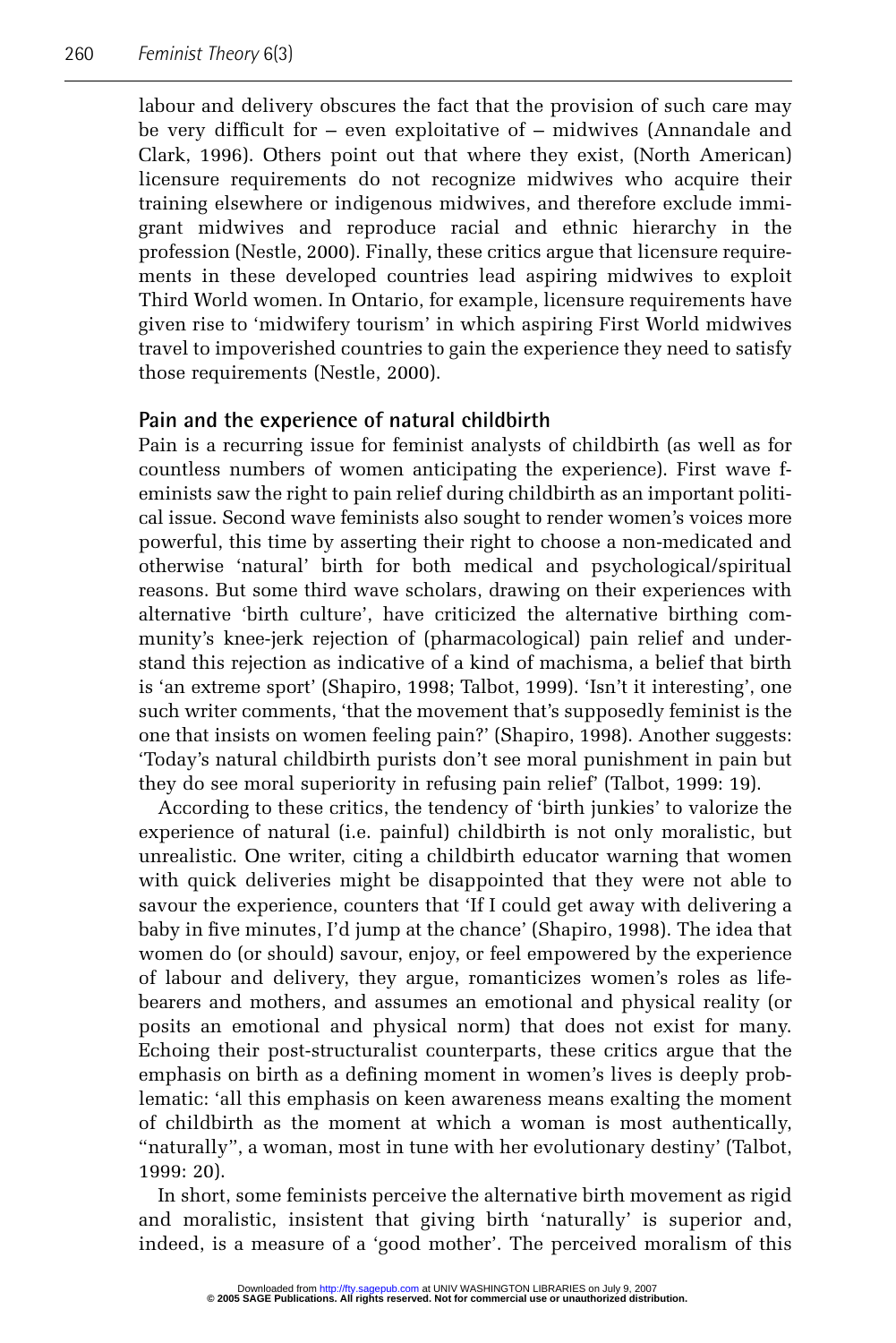stance is quite troubling to some; according to one feminist critic, the 'natural' philosophy espoused in an alternative birth centre is as tyrannical and prescriptive as the medical model, but pretends not to be by emphasizing women's right to individualized and alternative births (cited in Treichler, 1990: 129–30).

These and other sources of disagreement among feminist analysts of childbirth are not easily resolved, and I do not attempt any final resolution here. Rather, in what follows, I use the debate over whether or not women should be able to choose to deliver their babies surgically for non-medical reasons as a means of exploring the strengths and limitations of both second wave and third wave critiques. I begin with a brief account of the debate over elective Cesarean.

#### **Cesarean section: from problem to choice**

The alternative birth movement was perceived at the outset as a serious threat by organized medicine (DeVries, 1996: 53; Edwards and Waldorf, 1984). Organized medicine has also responded aggressively to widespread criticism of the increase in surgical delivery (i.e. Cesarean section (Csection)). Much to the chagrin of consumer, public health, feminist, and governmental organizations, the US C-section rate rose from about 5 per cent in 1970 to nearly 25 per cent by the late 1980s (Grisanti, 1989). This Cesarean 'epidemic' was widely discussed in women's magazines and other media outlets.

Despite disagreement about why C-section rates were increasing, there was, until recently, widespread consensus that this development was problematic. Medical research indicates that unnecessary Cesarean sections are extremely costly and pose significant risk of harm to both foetuses and women (see Goer, 1995; Rooks, 1997; Wagner, 2000). As a result, government and public health agencies such as the Department of Health and Human Services and the World Health Organization included lowering the rate of Cesarean section in their goals, and medical organizations such as the AMA (American Medical Association) and ACOG (American College of Obstetricians and Gynecologists) largely accepted the need to do so. But efforts to reduce the Cesarean section rate were only temporarily successful. After declining to just under 20 per cent in the late 1980s and early 1990s, the incidence of surgical birth began to increase again in the mid 1990s, this time quickly and dramatically. By 2002, an estimated 26 per cent of all US babies were delivered surgically (Moon, 2002).

It was in this context that some obstetricians, including former ACOG President Benjamin Harer, began to argue that high rates of surgical birth are not problematic, but rather are medically and philosophically defensible, even optimal. These outspoken and controversial physicians claimed that such intervention is often chosen by birthing women, and that obstetricians should respect their patients' preferences for surgical birth. The debate over elective Cesarean has received significant media attention, especially after a popular Spice Girl announced her plan to have an elective Cesarean and was dubbed 'Too Posh to Push' by the English press.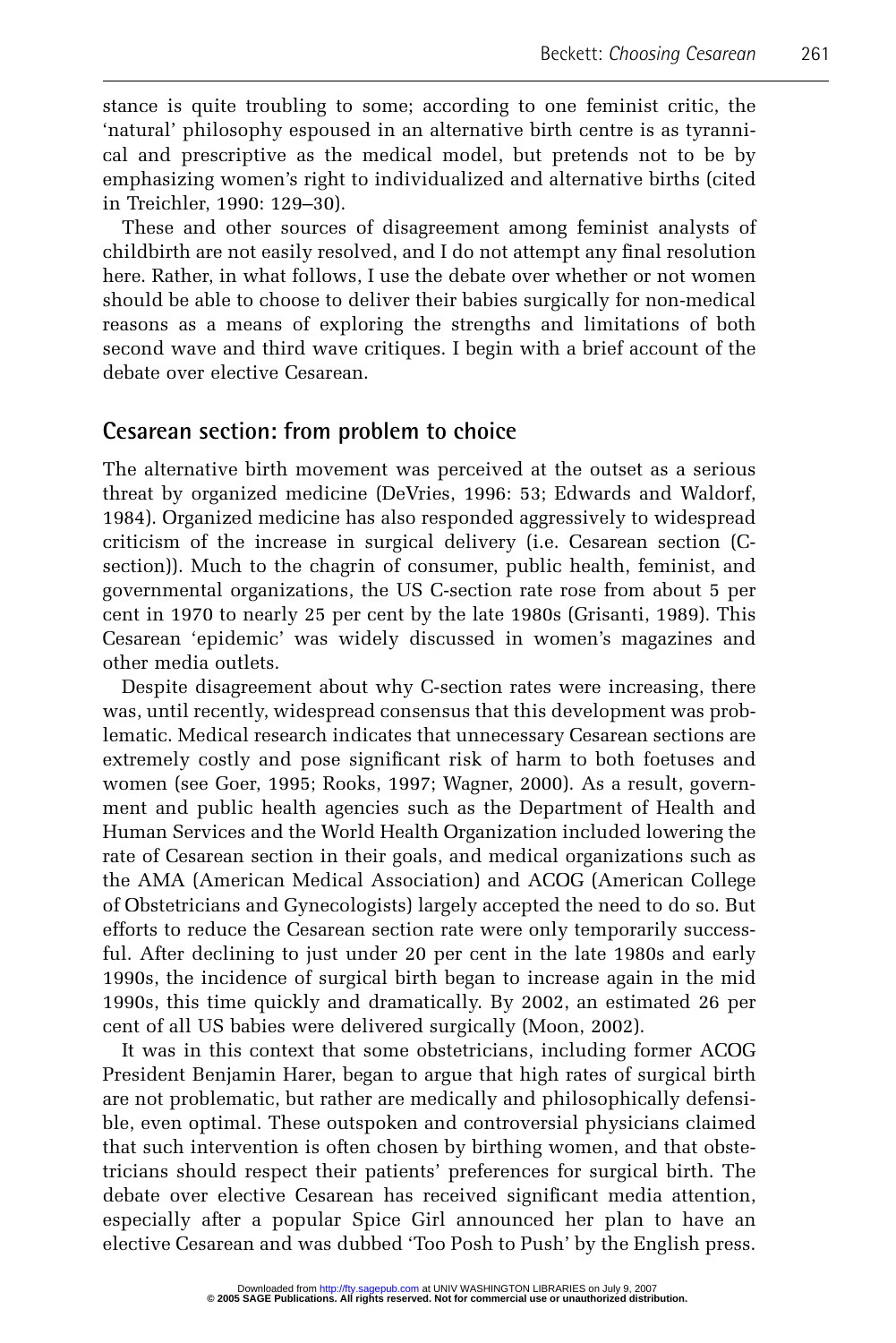Two kinds of argument are marshalled to support the argument that women should be allowed to choose Cesarean. The first is the empirical claim that C-sections have become safer, and that the risks of vaginal birth have been underestimated. Indeed, proponents of elective Cesarean argue that surgical birth is now almost always safer than vaginal birth for the foetus/newborn, and that the short term risks of surgery (including risk of infection, adverse drug reaction, uterine rupture, and death) for women are offset by the long term risks of vaginal delivery, which include the increased likelihood of incontinence and diminished vaginal 'tone' (Walters, 1998; see also Elliott, 2001; Young, 2001). (I will return to this controversial point shortly.) These and related claims have been vigorously disputed by other analysts, and many medical researchers and public health organizations continue to stress the risks of elective Cesareans and point out that many of the alleged 'risks' of vaginal birth (such as incontinence) are easily and inexpensively remedied through behavioural techniques (i.e., Kegels) (see Goer, 2001; Grobman, 2002; Sakala, 1993; Wagner, 2000).

Second, although organized medicine has actively opposed women's right to choose to give birth in birth centres or at home and has supported physicians' authority to compel women to deliver surgically against their will, medical proponents of elective Cesarean make the philosophical argument that women have the right to choose Cesarean section for nonmedical reasons.5 This argument is couched in terms of patients' right to choose the form of medical care they receive; thus, women's right to choose to give birth surgically is said to be analogous to their right to choose between mastectomy and lumpectomy for treatment of breast cancer (Walters, 1998). Opponents of elective Cesarean argue that this analogy assumes that childbirth is, like breast cancer, a disease, and is, therefore, misleading. By contrast, they aver, to permit women to choose Cesarean birth for non-medical reasons is analogous to allowing a healthy person to 'choose' a kidney transplant or to give antibiotics to a person with a viral infection. In both cases, they argue, the 'treatment' is unnecessary, potentially harmful and costly to the wider community (Wagner, 2000).

#### **Feminism and childbirth reconsidered**

The debate over elective Cesarean brings to the fore many of the issues and concerns raised in the feminist literatures on childbirth regarding choice, technology, and medicalization. In what follows, I discuss these three issues and offer some concluding thoughts regarding the (re)construction of a feminist politics and theory of childbirth.

#### **Complicating 'choice' and 'experience'**

As was discussed previously, third wave feminist critics stress that the use and experience of technology during pregnancy and birth may be empowering for women, and conclude that medicalization is not necessarily incompatible with feminism and/or women's interests. Furthermore, because technology is not inherently 'male', women's preference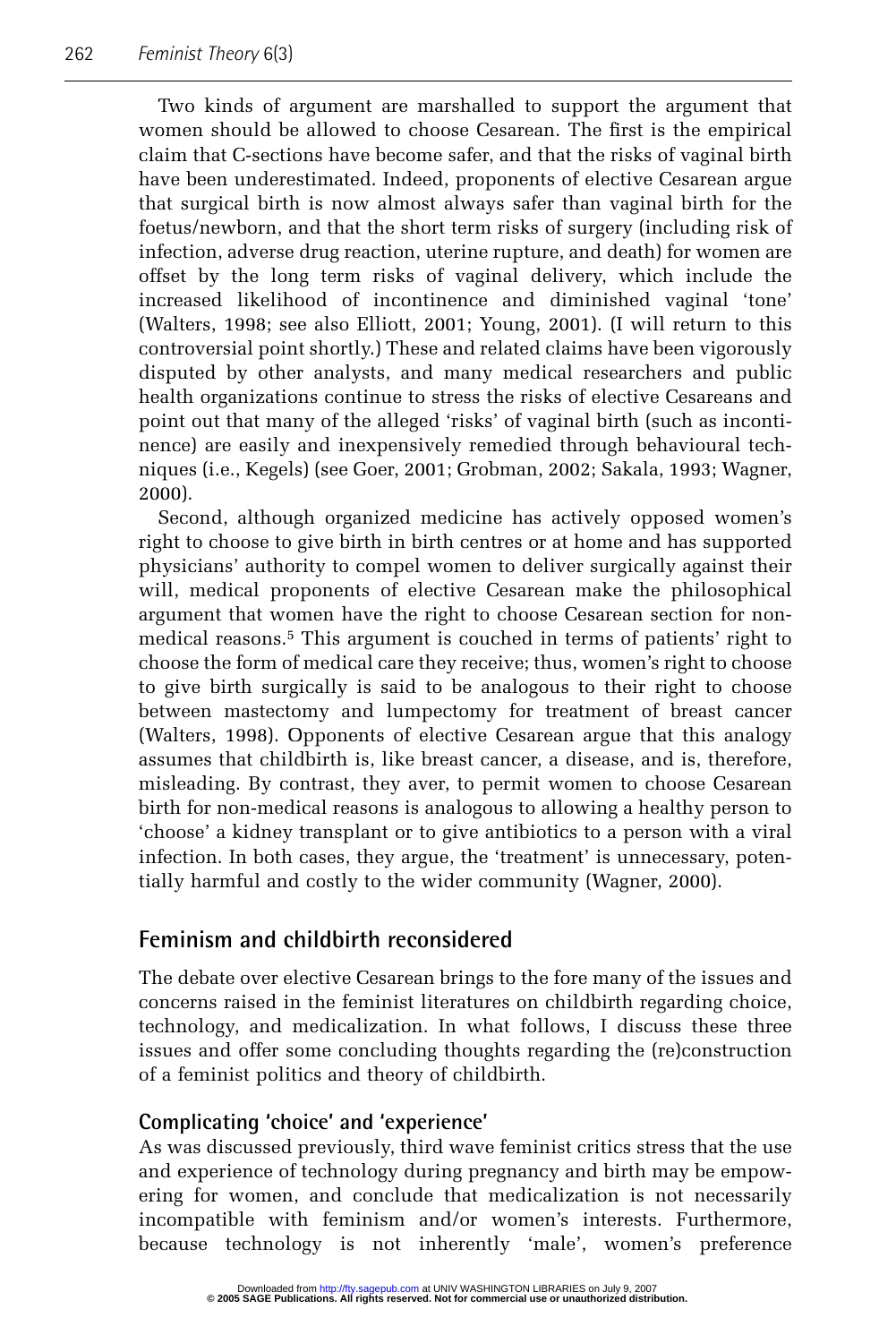for/enjoyment of it ought not to be seen as a kind of false consciousness or, in Bourdian terms, misrecognition. This argument reflects the poststructuralist emphasis on the need to destabilize rather than invert oppressive dualisms, as well as an appreciation for the diversity of women's experiences and desires.

The fact that many birthing women choose and experience positively pharmacological pain relief provides compelling evidence for this argument. This option was made available as a result of feminist agitation, and many women continue to choose it when possible. Given that many women have feared and sought to minimize the pain of childbirth, that midwives have historically worked to alleviate it, and that many women now choose and appreciate pharmaceutical pain relief, it seems quite reasonable to conclude that medical technology can serve women's interests and feminist purposes.

On the other hand, there is evidence that women make choices regarding medical technology – including pharmaceutical pain relief – on the basis of very partial and biased information about their risks and benefits. For example, US physicians are increasingly inducing labour, sometimes at the behest of pregnant women, but very few of the doctors who use Cytotec® to do so inform their patients that its use for this purpose has been contraindicated by both the manufacturer and the Food and Drug Administration. More generally, studies indicating that considerations of both convenience and profitability shape patterns of medical intervention suggest that doctors often shape and withhold relevant medical information when communicating with their patients (Wagner, 2000). It is also evident that diagnostic technologies frequently overstate the risks posed to the foetus (Lent, 1999). Even when these factors are relevant, patients choose or consent to this intervention in the vast majority of cases. The question thus arises: what if a woman is pleased with her 'choice' to induce labour or deliver surgically but did so because the risks of continuing to labour to herself, or, more likely, her foetus/baby were significantly overstated?

Further complicating matters, the normative and emotional grounds upon which some women choose obstetrical interventions such as labour induction and Cesarean delivery may be reflective of, and perpetuate, patriarchal values. For example, one of the main arguments for elective Cesarean section is that vaginal delivery poses long term risks to the mother, including (and, it appears, especially) the loss of 'vaginal tone' and therefore of sexual pleasure. For obvious reasons, it is widely assumed that what is really at stake here is (some) men's preferences for more 'toned' vaginas. What if women feel pleased with or empowered by their choice to deliver surgically because they believe that this choice will ensure their partner's sexual pleasure? Should this experience be treated as evidence of the empowering potential of medical technology? In short, ignoring the grounds upon which women make their choices may not be compatible with feminists' commitment to minimizing the influence of patriarchy and other systems of inequality on women's lives.

It is somewhat ironic that those feminists who adopt the most radically constructionist position ignore the social construction of women's desires,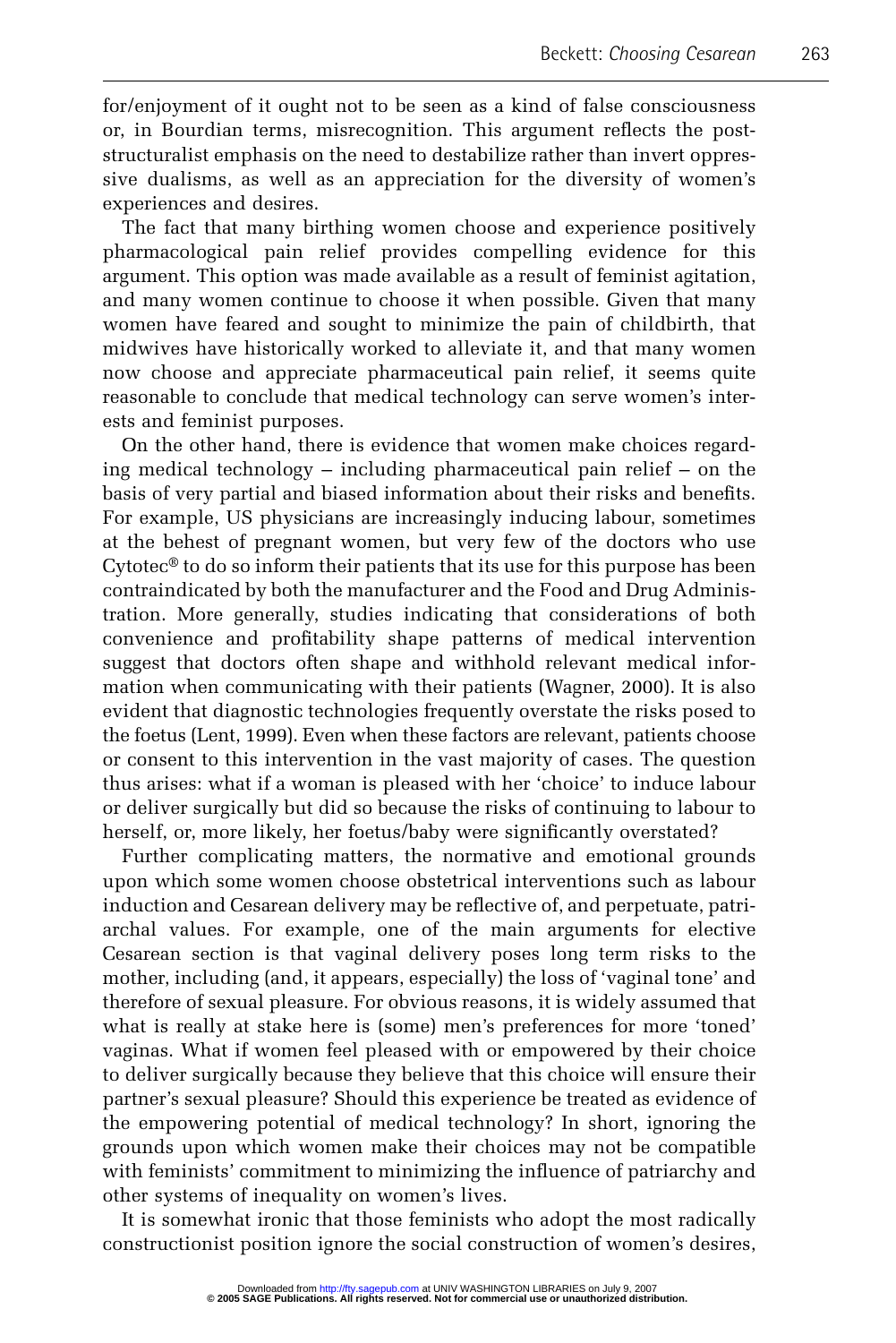preferences and choices. As Hirschmann argues, social constructionism is not simply concerned with rhetoric, but 'requires us to think about the context in which choices are made' (2003: 39). This kind of 'deep constructionism' also goes well beyond the idea that women are simply socialized to accept and internalize 'dominant values'. Such theories of 'oppressive socialization' assume that patriarchy (and technocracy) pervert a prior and natural reality, and are frequently, and appropriately, criticized as treating women's choice to utilize technology as a kind of false consciousness. By contrast, deep social constructionism allows us to think about the complex ways in which women's assessments of risk, their hopes, and their aspirations are socially produced (Hirschmann, 2003: 80). There is ample reason to suspect that both the devaluation of women and medical interests are relevant to those processes.

The question then becomes how to assess women's choices, for if choice can never express an authentic or pre-social self, on what grounds can we assess women's choices to elect (or not) obstetric technology? Third wave critics are correct, I think, to argue that we cannot assess the validity of the idioms of 'the natural' or 'the medical' by ascertaining which of these idioms more closely approximates the 'reality' of women's bodies or childbirth; these are conceptual and cultural categories rather than empirically testable propositions. On the other hand, the historical context, political purposes, bodily effects, and material consequences of these discourses cannot be ignored. Consideration of these consequences allows us to begin to assess the validity of the 'high-tech' approach to childbirth.

#### **Contextualizing medicine and medicalization**

One of the most powerful aspects of the third wave critique is the recognition that 'the natural' is as much a cultural category as 'the medical', and that attempts to revive traditional birthing practices or legitimate new ones *on the grounds that those practices more closely approximate 'nature'* are misguided. Thus, we cannot choose between the notion that childbirth *is* natural or that it *is* disease-like on philosophical or abstract grounds. Rather, birth *is* natural for those who define and experience it as such; it *is* medical for those who define and experience it in that manner (Treichler, 1990).

On the other hand, the practices associated with treating childbirth *as if* it were medical or natural in nature can and should be evaluated. Many women want to know, for example, what the medical research shows about the risks and benefits of elective Cesarean section (the existence of which rests on the notion that C-section and vaginal delivery are alternative medical treatments), as well as pharmacological pain relief, induction, and other common obstetric procedures. Although inevitably partial and imperfect, the information that accrues from evaluations of these procedures is crucial to women hoping to make informed choices regarding the place and manner of their birth deliveries, as well as to the development of sound public health policy.

Yet there is ample evidence that this information cannot be communicated (or obtained) in anything approaching Habermas's free speech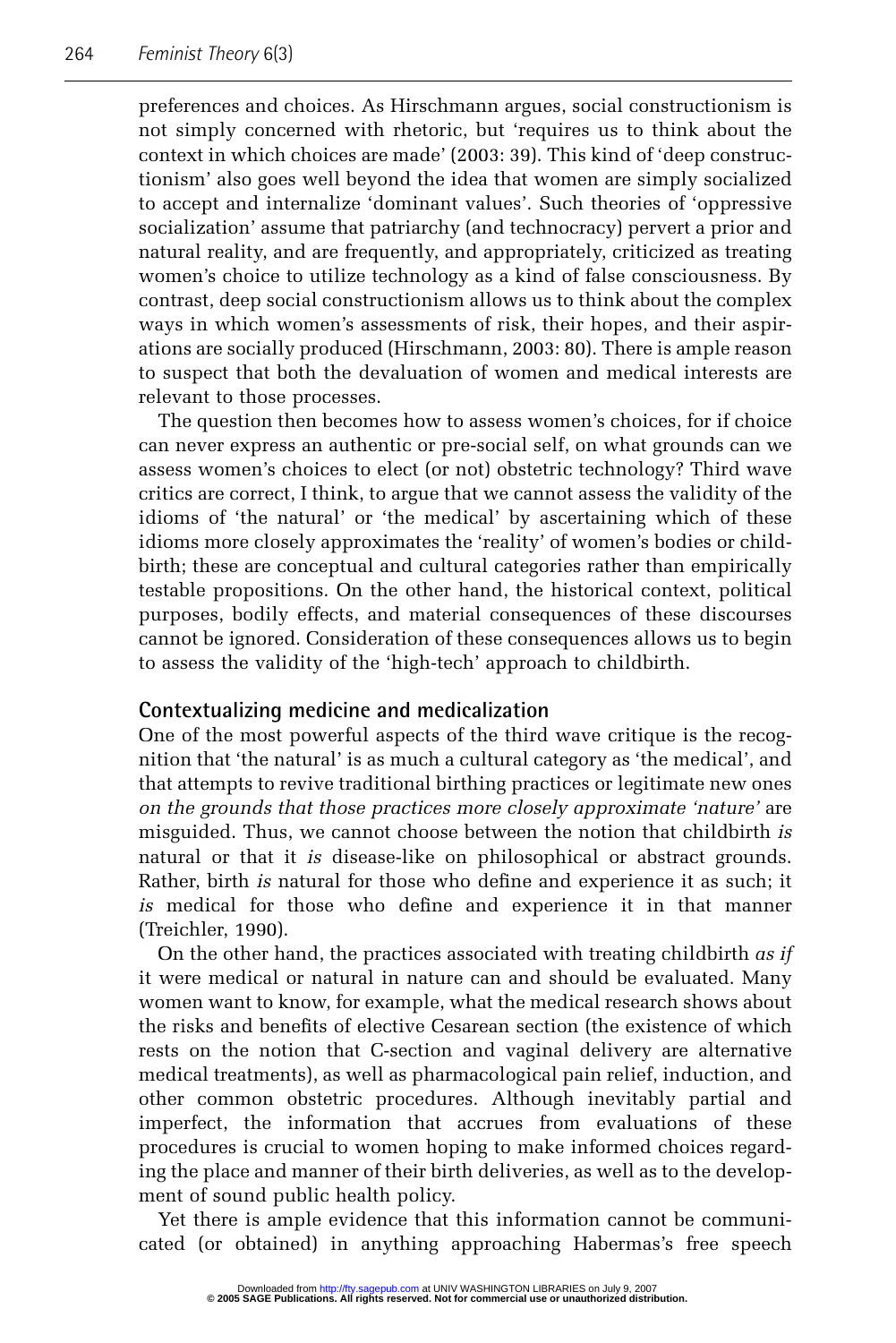conditions. Most women depend on their doctors for information about the risks and benefits associated with different birthing practices, but physicians and hospitals have their own set of interests (inconvenience, profitability, liability reduction) that shape the way this information is packaged and presented to birthing women (Armstrong, 2000). In addition, medical research is reinterpreted in highly selective ways to support current obstetrical dogma (Goer, 1995, 2001). The fact that much existing medical research suggests that high levels of obstetric intervention do cause a great deal of harm, and evidence that women are not informed of these risks, is not addressed by third wave critics of the alternative birth movement. In sum, although the rhetoric of 'the natural' and the notion that medical technology is inherently male are problematic, limiting the feminist critique to these discursive issues does not address women's quite practical need for information regarding various birthing options or the difficulty of providing women with access to that information in a disinterested fashion.

Similarly, the third wave critique fails to address the ways in which the idioms of 'the medical' and 'the natural' support and sustain quite different professional/political projects. Although third wave critics are prescient to point out that midwifery is not synonymous with feminism or birthing women's interests, it would be a mistake to therefore assume that there is no association between the two, for two reasons. First, in the United States and most other Western countries, physician-attended hospital birth is the norm, and the option of midwife-attended home birth is highly restricted by law as well as by health and malpractice insurance practices. Because definitions of 'normal' birth are comparatively narrow and the use of technology common in hospitals, medical knowledge derives from bodies that birth in more circumscribed ways (Rothman, 1982). The preservation of midwifery and home birth is therefore crucially important for the generation of an alternative body of knowledge that allows us to subject obstetrical knowledge to analysis and critique.

For example, doctors now routinely diagnose a woman who has been in labour for 10 to 12 hours as having 'dystocia' (i.e. prolonged labour), and this diagnosis has become one of the leading indications for Cesarean section. Midwives working in out-of-hospital settings can effectively challenge this diagnosis by pointing out that many women, and a majority of first-time mothers, labour 'successfully' for longer than 10 hours. Without this kind of comparative information, the ability to critically assess obstetrical knowledge and the way that it reflects both obstetrical practices and interests is severely compromised.

Of course, the preservation of midwifery and out-of-hospital birth is also important because women should have the right to choose the place and manner of their birth deliveries; this is an important dimension of reproductive autonomy. The need to protect this choice is all the more important for the epistemological reasons just outlined. In short, the preservation of midwifery and out-of-hospital birth is necessary to ensure reproductive choice and because these practices give rise to an alternative body of knowledge that enables us to critically assess the viability of medical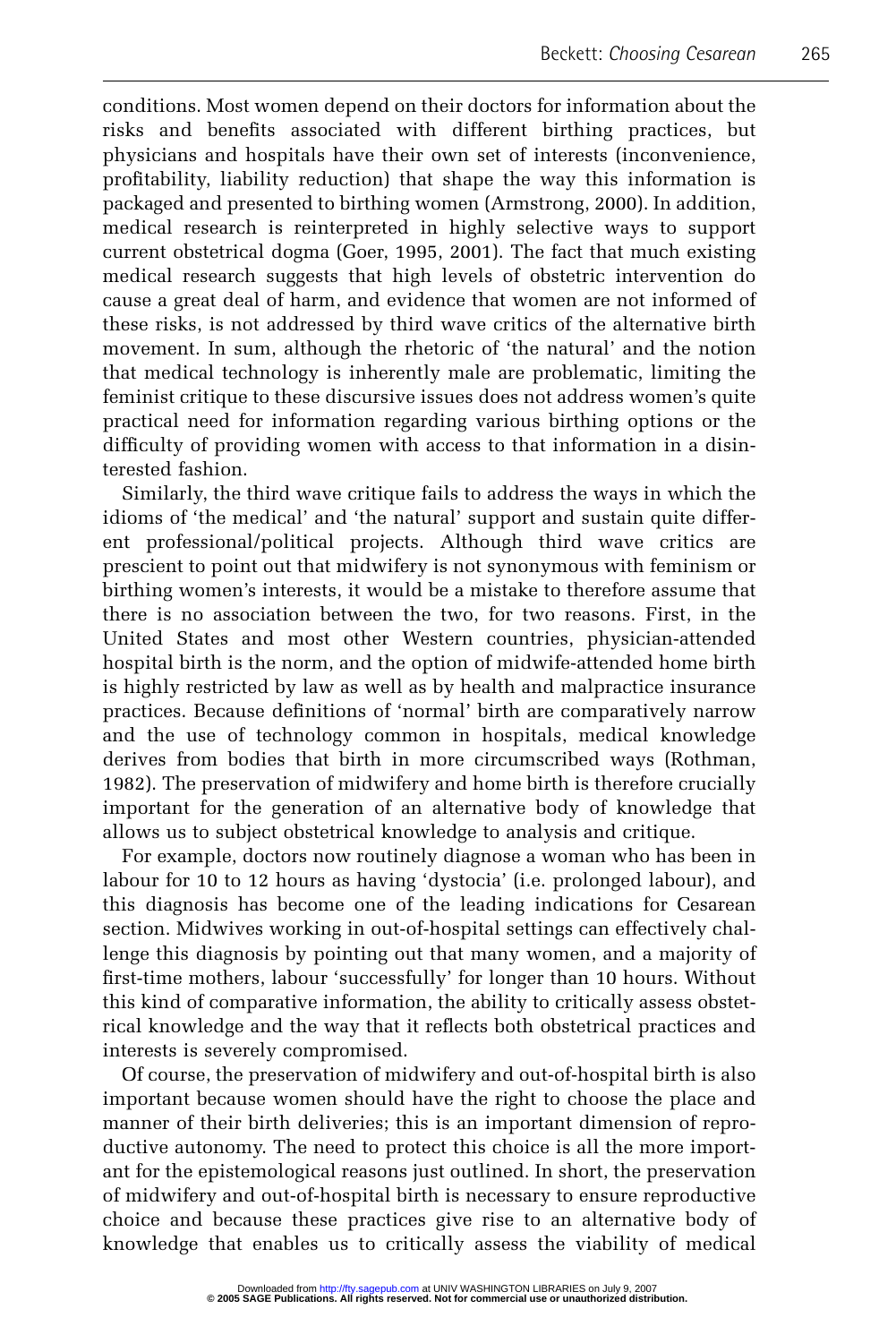knowledge about women's bodies. In what follows, I discuss the importance of doing so.

#### **Contextualizing medical technology**

As has been discussed, third wave critics argue that medical technology is not inherently patriarchal or male, and can therefore be used by women for emancipatory purposes. Yet one need not make the argument that medical technology is *inherently* patriarchal or male to make the case that this emancipatory potential is, in the current social context, limited.

As many analysts have pointed out, the meanings, purposes, and effects of technology largely, though not exclusively, reflect the context in which that technology is developed and used. As one author put it, technologies 'do not fall from heaven . . . and they are not neutral. In other words, a "technology" is not objective: it carries embedded in it a vision of the world and of what is considered important and valuable for the particular society where it is developed' (Arditti et al., 1984: xii). Although users may alter technologies, their usage, their meanings, and their effects (Akrich, 1992; Winner, 1986), this indeterminacy is not infinite. In this case, the importance of reproductive technology in the re-emergence of 'foetal politics', to the establishment and perpetuation of medical authority and profitability, and to the inequitable allocation of health care resources necessarily complicate its emancipatory potential. Each of these constraints is considered below.

Noting that the image of the foetus as a person separate from the motherto-be is a central component of patriarchal ideology, many feminist analysts have argued that recent advances in reproductive technologies have played a crucial role in reviving and strengthening this conception of women's role in the reproductive process (as well as the related notion that the primary threat to foetal health comes from its 'maternal environment') (Rothman, 1987). In the images generated by many of these technologies, the foetus is separated from rather than connected to the pregnant woman, and the split between the foetus and mother – so prominent in patriarchal ideology – is reified (Hubbard, 1990; Spallone, 1989). The conception of the foetus as a 'second patient' has, in turn, given rise to a conception of pregnancy as a conflict of rights between a woman and her foetus and the sense that the primary threat to foetal health comes from pregnant women (Arney, 1982; Blank, 1984; Hubbard, 1990; Rothman, 1987; Spallone, 1989).

The debate over elective Cesarean invokes much of this imagery. There is evidence that some women choose Cesarean section – either in anticipation of their labour or in response to unanticipated developments during it – because they are told that this choice ensures the safety of their foetus/newborn. Not only does this advice often overstate the risks of vaginal delivery and understate those associated with surgical delivery, it plays on, and contributes to, the sense that 'good mothers' are willing to assume the risks of a surgical delivery. As one obstetrician and mother wrote in a high profile women's magazine, 'Maternal deaths due to C-sections are two to four times greater than those due to vaginal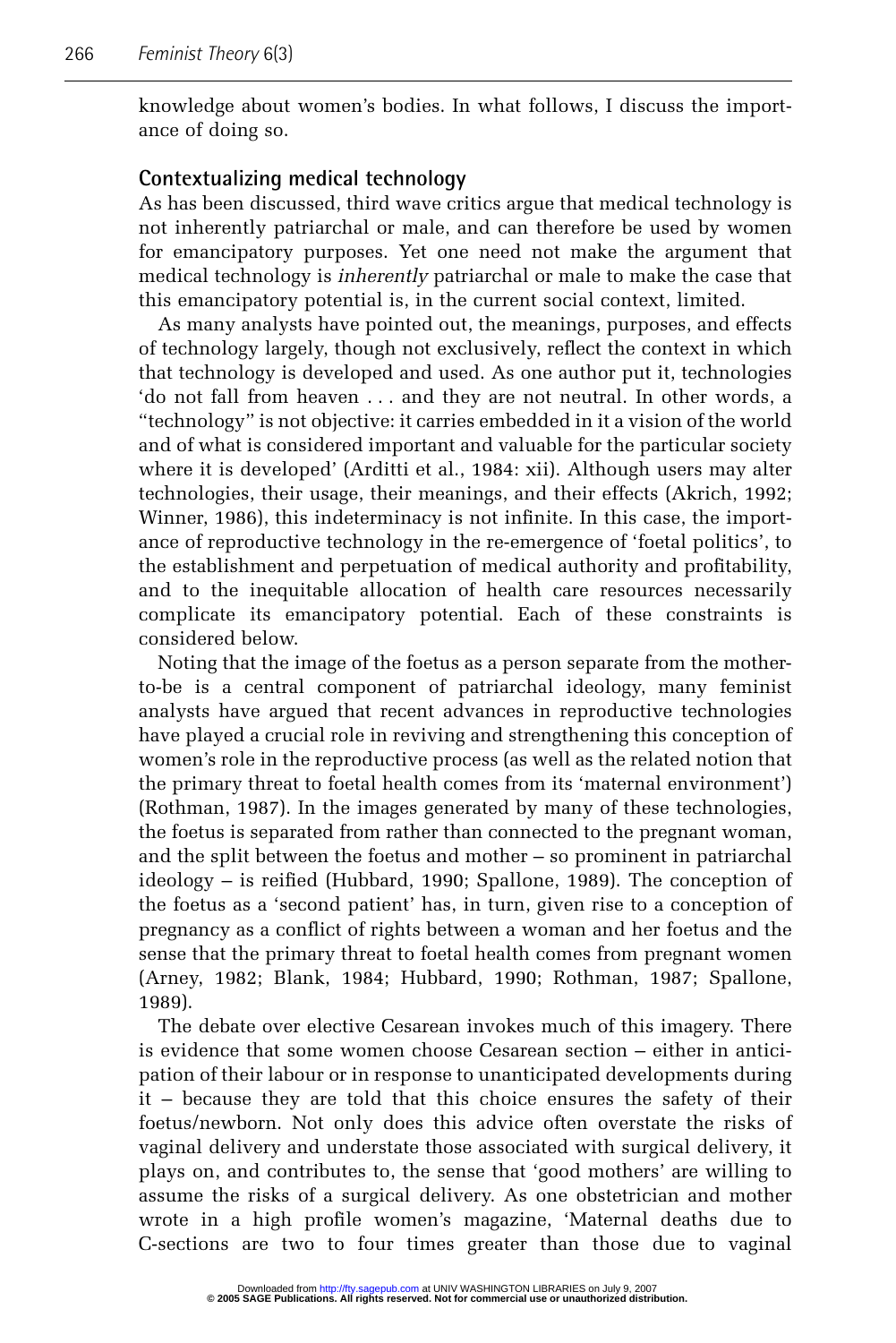deliveries', but . . . 'when the rare problem occurs during a vaginal birth, it's the baby who's most likely to be harmed'. The choice of elective Cesarean section, she explains, 'gave her kids the best possible chance for a safe birth' (Freiman, 2000). The (quite controversial) study upon which Dr Freiman based her claims went on to calculate the number of infants who could be saved from 'birthing disasters' if more women elected to give birth surgically for the sake of their children. (Apparently, maternal death does not constitute a birthing disaster.)

Although controversial, this argument rests on a pervasive cultural logic; indeed, a recent editorial in a high-ranking medical journal argued that all women should deliver surgically in order to enhance the well-being of newborns. This proposal is not likely to be taken seriously, at least in the near term, but the message it reflects and conveys is both popular and powerful: good mothers make sacrifices for their children, and surgical birth may be one of those sacrifices. As Barbara Katz Rothman (1982) suggests in her discussion of prenatal testing, the increasing ubiquity of reproductive technology makes it more difficult to refuse it, for doing so is likely to be constructed and perceived as a 'selfish' choice that puts the foetus/newborn at risk.

The role of medical technology in the establishment and perpetuation of medical authority also complicates women's efforts to deploy obstetric technologies for their own purposes. Medical authority and control is partially sustained by doctors' expertise in the administration and interpretation of medical technology. As Jordan has argued, the medical 'ownership' of obstetric technology and technical procedures 'simultaneously defines and displays who should be seen as possessing authoritative knowledge, and consequently as holding legitimate decision-making power' (1997: 61; see also Rothman, 1989; Weir, 1996). To note the historical and political context in which obstetric technology is deployed does not imply that women cannot meaningfully choose and/or benefit from the utilization of obstetric technology. On the other hand, the recognition that technology is not inherently patriarchal does not mean that it is neutral. Medical technology may not be essentially male, but its development and use under existing historical conditions means that its use for feminist purposes is necessarily fraught with difficulty.

Perhaps the most important reason why an untempered emphasis on the emancipatory potential of obstetric technology is problematic is this: widespread use of this technology contributes significantly to the unequal distribution of health care resources, the existence of which is often overlooked in debates over the elective use of obstetrical technologies. For example, some supporters of elective Cesarean assert that the grounds upon which women choose to deliver surgically are irrelevant, and that their right to choose the mode of their delivery is absolute: 'In Brazil, Csections are routinely done for aesthetic and sexual reasons . . . Many American women would dismiss this thinking as superficial, and maybe it is. But every woman has the right to make her birthing decision based on what's most important to her' (Freiman, 2000). This position overlooks the fact that many Brazilian women choose Cesarean for fear of the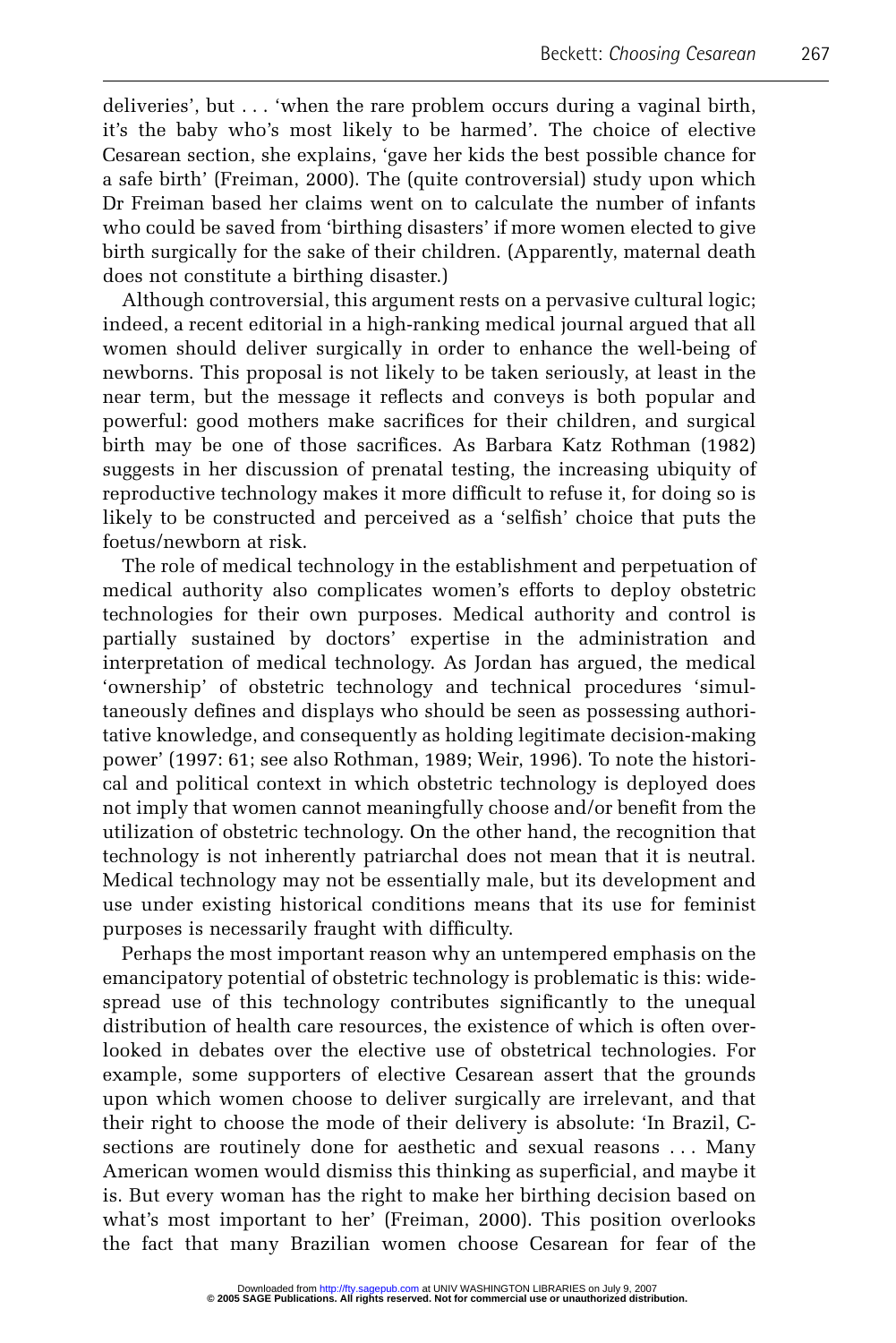consequence of highly interventionist care during vaginal delivery, the epistemological and political issues raised previously, and the fact that obstetric technologies, including elective Cesarean, are quite costly. As one prominent opponent of elective Cesarean explains:

A CS [Cesarean section] which is done because a woman chooses it requires a surgeon, possibly a second doctor to assist, an anesthesiologist, surgical nurses, equipment, an operating theatre, blood ready for transfusion if necessary, a longer post-operative hospital stay, etc. This costs a good deal of money and, equally importantly, a great deal of training of health personnel, most of which is at government expense, even if the CS is done by a private physician in a private hospital. If a woman receives an elective CS simply because she prefers it, there will be less human and financial resources for the rest of health care. (Wagner, 2000: 1679)

Researchers investigating the costs of unnecessary C-section have concluded 'The high cesarean section rate in the United States is a major public health problem, one that is having and will continue to have a major impact on health care delivery. If the \$800 million that could be saved by reducing the cesarean section rate by 5% were spent instead on prenatal care and preventative programs, dramatic effects on maternal and child health would be seen' (Sachs, 1989: 38). Not surprisingly, high rates of Cesarean section in Brazil are associated not only with escalating rates of maternal mortality, but also with increasing inequities in the delivery of health care (Wagner, 2000). The Brazilian case, though extreme, is quite relevant, as Western countries aggressively export the high-tech approach to health care and childbirth in particular, and many developing countries seek to emulate its example.

In short, even if, somehow, women's choice of/consent to obstetric intervention were based on full understanding of the attendant medical risks and on criteria consistent with the feminist commitment to women's integrity and autonomy, the cost of elective obstetric intervention would worsen the already unjust distribution of health care resources, a pattern that has very real and important consequences in both the United States and elsewhere. Recognition of women's capacity to experience technology as empowering ought not to preclude consideration of broader areas of justice and equity, and of the need for the judicious use of health resources.

# **Conclusion**

Although offering quite disparate analyses, each of the three waves of feminist reflection on childbirth in the United States is aimed at empowering birthing women and destabilizing dominant understandings of childbirth. This preoccupation with challenging previously hegemonic assumptions and practices reflects the feminist commitment to enhancing women's capacity to make meaningful choices, and to increasing the likelihood that women will be supported in and empowered by those choices. Here, though, the feminist consensus regarding childbirth appears to end.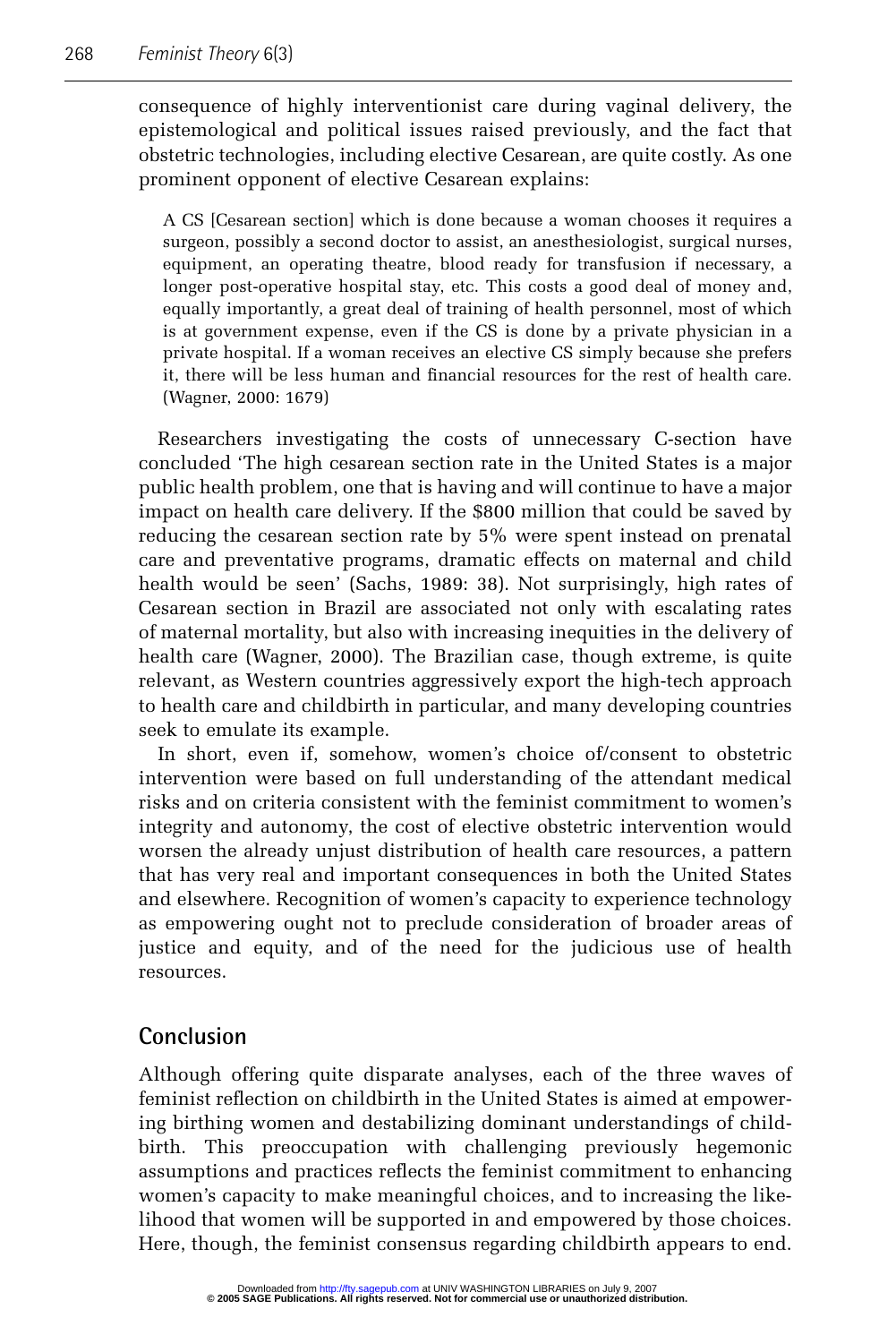There is much to be said for recent feminist criticism of the alternative birth movement. That movement's invocation of 'the natural', while understandable in historical terms, is often essentialist, and critics are right to point out that its invocation reproduces the cultural categories and assumptions that have historically justified male domination. The related notion that the widespread use of pharmaceutical pain relief is a consequence of obstetric propaganda and women's attendant lack of confidence in their (natural) bodies clearly oversimplifies the matter: midwives have historically used many techniques to minimize the pain of childbirth, and women have long expressed a great deal of trepidation and anxiety about it (Leavitt, 1983, 1986; Leavitt and Walton, 1984; Wertz and Wertz, 1977). The insistence that women can/should/do find the pain of childbirth to be empowering neglects the diversity of women's bodies and experiences, and deflects rather than grapples with the possibility that medical technology may, in some instances, serve women's interests.

On the other hand, unreflective invocations of women's choice and positive experience of technology as a corrective to the idiom of 'the natural' are a fragile foundation upon which to build an alternative feminist politics of childbirth. As Alcoff (1994) argues, the emphasis on the importance of resisting and deconstructing the binary categories that have buttressed male domination is not sufficient, for, alone, it leaves us with only a 'negative' feminism, the capacity to deconstruct, but an inability to construct. Further, it is not just abstract discourses that cry out for deconstruction and analysis, but also the social and political contexts in which women make choices. Although the choice/positive experience of obstetric technology ought not to be construed as false consciousness or women's misrecognition of their true nature, it is clear that women often (though not always) make such choices based on inadequate and interested sources of information, as well as subtle and not-so-subtle invocations of women's obligation to make significant sacrifices on behalf of their sexual partners and children-to-be. The situations in which women make these choices therefore require analysis and critique; the failure to do so obscures the way in which the quest for profit, medical interests, and the legacy of patriarchy complicate women's efforts to use technology for their own purposes and continue to influence women's definition of what those purposes are and should be.

This argument does not imply that technology can never be used to advance feminist purposes. In fact, many women's appreciation of pharmaceutical pain relief, despite awareness of some of its less positive consequences, suggests that women are sometimes able to influence medical practice and technological development, and to deploy that technology for their own ends. But it is important to recognize that the actualization of this possibility is inevitably fraught with danger: the danger that women's positive assessment of their experience with medical technology is based in part on a lack of awareness of its risks, and that women's choices may be shaped by social relations and dynamics that subordinate women's needs and interests.6

Third wave critics of the alternative birth movement also overstate the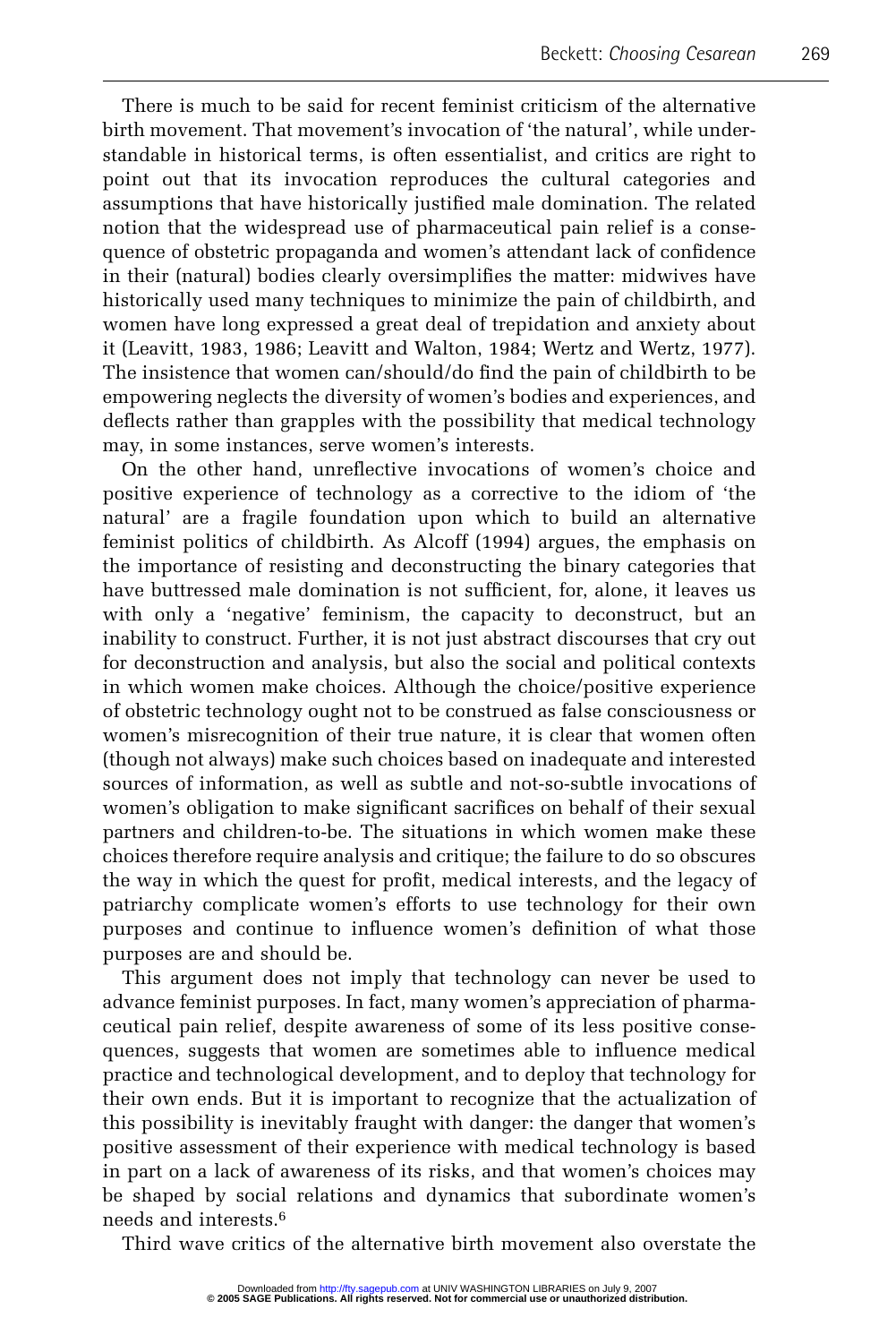equivalence of medical rhetoric and the idiom of the natural. These discourses *are* analogous in the sense that they serve to render birth comprehensible and meaningful, and insofar as they reflect and sustain various childbirth practices. But as Foucault reminds us, discourses serve primarily to legitimate *practices* that have very real bodily and material consequences. Indeed, the discourses of 'the natural' and 'the medical' reflect and sustain different childbirth practices that generate different knowledges about women's bodies and have very different consequences for women and their babies, as well as for the distribution of health care resources. These consequences must also be considered, and if the available evidence is even partially correct, medicalization per se might be problematic after all. Indeed, there is overwhelming evidence that the social organization and practices of independent midwifery are more consistent with women's interest in their own health and well-being, the health and well-being of their babies, and, more indirectly, all consumers of health care resources that are affected by the injudicious use of those resources. Its existence also generates a body of knowledge that can be used to assess and critique obstetrical knowledge of birthing women; without it, the capacity to do so would be undermined.

Moreover, the notion that the alternative birth movement/culture has successfully challenged medical hegemony is misleading. Although the discourse and values of the alternative birth movement may have more cultural representation and appeal than its proponents aver (and may, as a result, induce guilt in some), the overwhelming majority of births remain highly medicalized, and even women who aspire to 'natural birth' experience significant medical intervention in the end (Declercq et al., 2002). In short, medicalization at the epistemological/cultural level is not the same as medicalization at the level of practice; in the realm of the latter, medicalization is stronger than ever.

Although childbirth has become comparatively safe for most women living in developed countries, some contemporary obstetrical practices pose serious threats to women and newborns and, by consuming significant medical resources, contribute to inequities in health and health care. Furthermore, Western obstetrical practices are aggressively promoted around the globe, and, if adopted, contribute to the injudicious use of health care resources in even more profound ways. While the essentializing and moralistic rhetoric of the alternative birth movement should be abandoned, its critique of contemporary obstetrics, commitment to women's and children's health, and thoughtful use of health care resources are essential to the reconstruction of a feminist politics of and theoretical approach to childbirth.

#### **Notes**

- 1. While some feminists focused their attention on women's right to pain relief during labour, other women's and public health organizations were more concerned about unequal access to obstetric services, and advocated increased government funding for maternity care to remedy this situation.
- 2. International comparisons also support this argument. At a time when the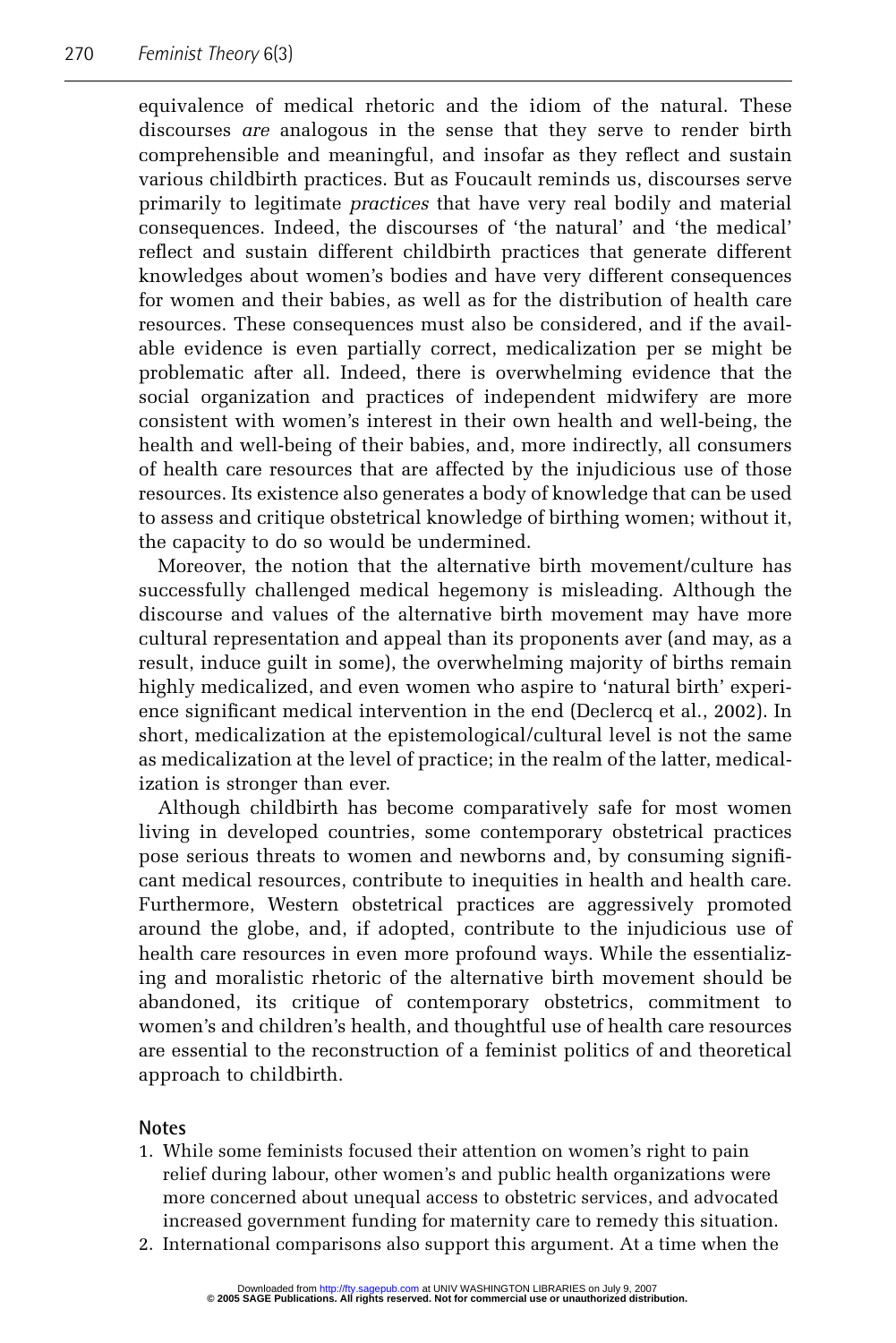British Cesarean section rate was half that in the US (12% versus 24 per cent), its prenatal mortality rate was lower than that of the US (8.0 versus 9.6 per 1,000). Even more dramatically, a 5 per cent Cesarean section rate in the Netherlands was associated with a perinatal mortality rate of 6.5 per 1,000 (Kubasek, 1997).

- 3. Medical research generally supports this contention: women who opt for an epidural have lower rates of spontaneous vaginal delivery, longer labours, and are more likely to have intra-partum fever; their infants are at increased risk of sepsis (Lieberman and O'Donoghue, 2002). Similarly, induction of labour increases the risk of uterine rupture and the likelihood of Cesarean section (Goer, 1995; Wagner, 2000; Walling, 2000).
- 4. Recently, a small number of renegade birth activists in the United States have identified unassisted birth as a more natural and empowering alternative to midwife-attended home birth (see http://www.freebirth.com and http://www.unassistedbirth.com).
- 5. Nearly half of all physicians surveyed believe that judicial force should be used to impose treatment of unconsenting pregnant women if persuasion is unsuccessful (Ouellette, 1994).
- 6. In making this argument, I implicitly accept hooks' (1989) contention that not every woman with a theory is feminist, and that 'the "anything goes" approach to the term [feminism] renders it practically meaningless'. See also Lublin (1998).

#### **References**

- Akrich, Madeleine (1992) 'The De-inscription of Technical Objects', pp. 205–24 in Wiebe E. Bijker and John Law (eds) *Shaping Technology/Building Society*. Cambridge, MA: MIT Press.
- Alcoff, Linda (1994) 'Cultural Feminism versus Post-Structuralism: The Identity Crisis in Feminist Theory', pp. 96–122 in Nicholas B. Dirks, Geoff Eley and Sherry Ortner (eds) *Culture/Power/History: A Reader in Contemporary Social Theory*. Princeton, NJ: Princeton University Press.
- Annandale, Ellen and Judith Clark (1996) 'What is Gender? Feminist Theory and the Sociology of Human Reproduction', *Sociology on Health & Illness* 18(1): 17–44.
- Arditti, Rita, Renate Duelli Klein and Shelly Monden, eds (1984) *Test Tube Women.* London: Pandora Press.
- Arms, Suzanne (1994) *Immaculate Deception II: Myth, Magic, & Birth*. Berkeley, CA: Celestial Arts.
- Armstrong, Elizabeth M. (2000) 'Lessons in Control: Prenatal Education in the Hospital', *Social Problems* 47(4): 583–605.
- Arney, William Ray (1982) *Power and the Profession of Obstetrics*. Chicago: University of Chicago Press.
- Beckett, Katherine and Bruce Hoffman (2005) 'Challenging Medicine: Law, Resistance, and the Cultural Politics of Childbirth', *Law and Society Review* 39(5): 125–69.
- Biesele, Megan (1997) 'The Ideal of Unassisted Birth: Hunting, Healing, and Transformation Among the Kalahari Ju/hoansi', pp. 474–92 in Robbie E. Davis-Floyd and Carolyn F. Sargent (eds) *Childbirth and Authoritative Knowledge: Cross-Cultural Perspectives*. Berkeley, CA: University of California Press.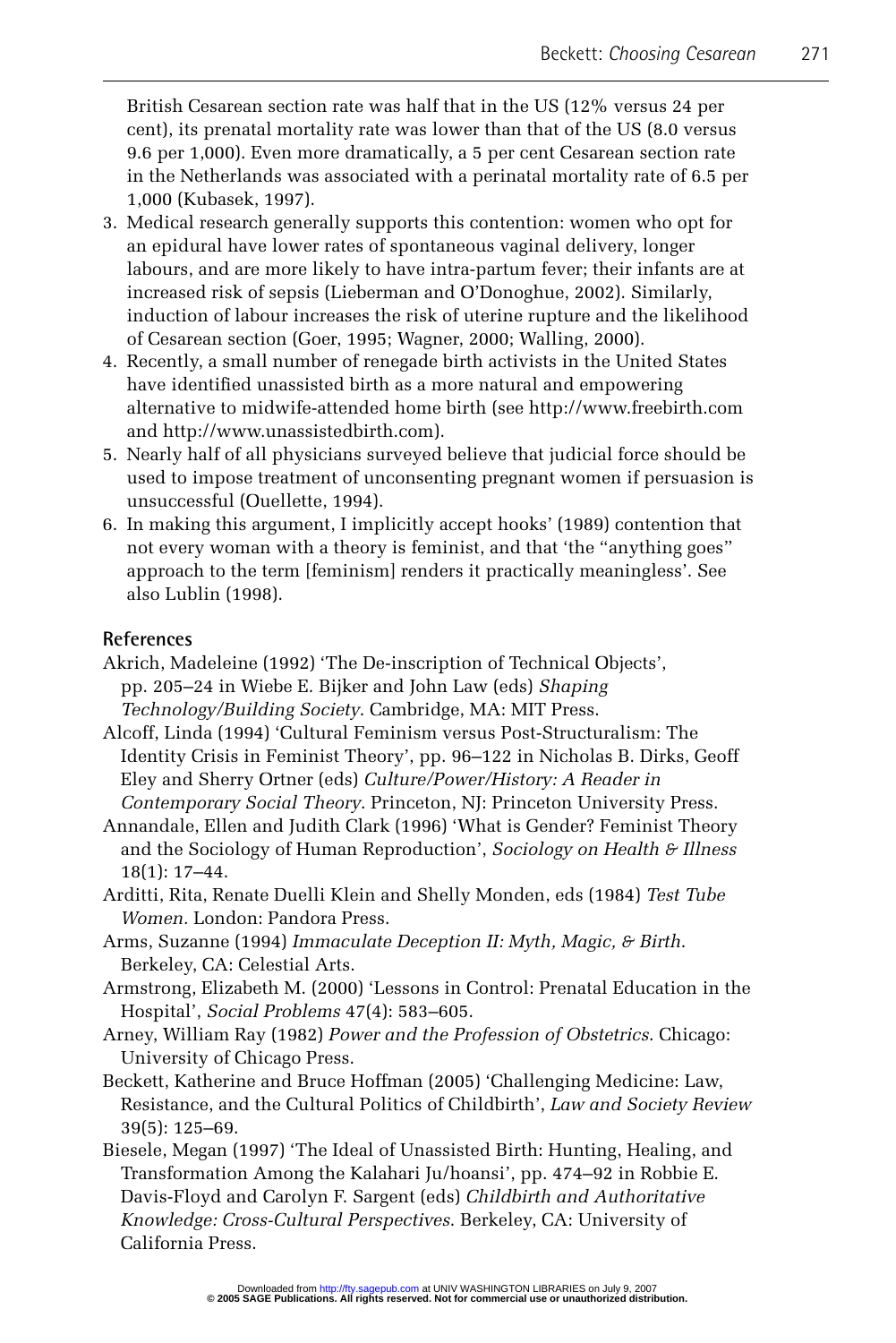- Blank, Robert (1984) *Redefining Human Life: Reproductive Technologies and Social Policy*. Boulder, CO: Westview Press.
- Campbell, Rona and Sam Porter (1997) 'Feminist Theory and the Sociology of Childbirth: A Response to Ellen Annandale and Judith Clark', *Sociology on Health & Illness* 19(3): 348–58.
- Canton, Donald (1999) *What a Blessing She Had Chloroform: The Medical and Social Response to the Pain of Childbirth from 1800 to the Present*. New Haven, CT: Yale University Press.
- Daly, Mary (1978) *Gyn/Ecology: The Metaethics of Radical Feminism*. Boston, MA: Beacon Press.
- Davis-Floyd, Robbie E. (1992) *Birth as an American Rite of Passage.* Berkeley, CA: University of California Press.
- Davis-Floyd, Robbie E. and Elizabeth Davis (1997) 'Intuition in Midwifery and Home Birth', pp. 315–49 in Robbie E. Davis-Floyd and Carolyn F. Sargent (eds) *Childbirth and Authoritative Knowledge: Cross-Cultural Perspectives*. Berkeley, CA: University of California Press.
- Davis-Floyd, Robbie E. and Carolyn F. Sargent, eds (1997) *Childbirth and Authoritative Knowledge: Cross-Cultural Perspectives.* Berkeley, CA: University of California Press.
- Declercq, Eugene R., Carol Sakala, Maureen P. Corry, Sandra Applebaum and Peter Risher (2002) *Listening to Mothers: Report of the First National U.S. Survey of Women's Childbearing Experiences*. Conducted by Harris Interactive for the Maternity Center Association.
- DeVries, Raymond (1996) *Making Midwives Legal: Childbirth, Medicine, and the Law*, 2nd edn. Columbus, OH: Ohio State University Press.
- Dick-Read, Grantley (1959) *Birth Without Fear*, 2nd edn. New York: Harper & Row.
- Donegan, Jane B. (1984) '"Safe Delivered," but by Whom? Midwives and Men-midwives in Early America', pp. 302–17 in Judith Walzer Leavitt (ed.) *Women and Health in America: Historical Readings*. Madison, WI: University of Wisconsin Press.
- Edwards, Margot and Mary Waldorf (1984) *Reclaiming Birth: History and Heroines of American Childbirth Reform*. New York: The Crossing Press.
- Ehrenreich, Barbara and Deirdre English (1973) *Witches, Midwives, and Healers: A History of Women Healers*. Old Westbury, NY: The Feminist Press.
- Elliott, Victoria Stagg (2001) 'Ob-gyns Address Pressure to Lower C-Section Rate', *American Medical News* 28 May, pp. 14–15.
- Freiman, Jennie (2000) 'Why I Wanted a C-section', *Self (New York)* 22(6): 96.
- Gaskin, Ina May (1975) *Spiritual Midwifery*, 3rd edn. Summertown, TN: The Book Publishing Company.
- Goer, Henci (1995) *Obstetric Myths versus Research Realities: A Guide to the Medical Literature*. Westport, CT: Bergin & Garvey.
- Goer, Henci (2001) 'The Case against Elective Cesarean Section', *Journal of Perinatal and Neonatal Nursing* 15(3): 23–38.
- Gould, Jeffrey B., Becky Davey and Randall S. Stafford (1989) 'Socioeconomic Differences in Rates of Cesarean Section', *New England Journal of Medicine* 321(4): 233–9.
- Grisanti, Mary Lee (1989) 'The Cesarean Epidemic', *New York* 22: 56–61.
- Grobman, William (2002) 'Broad-based Conversion to Elective Cesarean Not Justified', *Female Patient* 27(5): 19 and 25.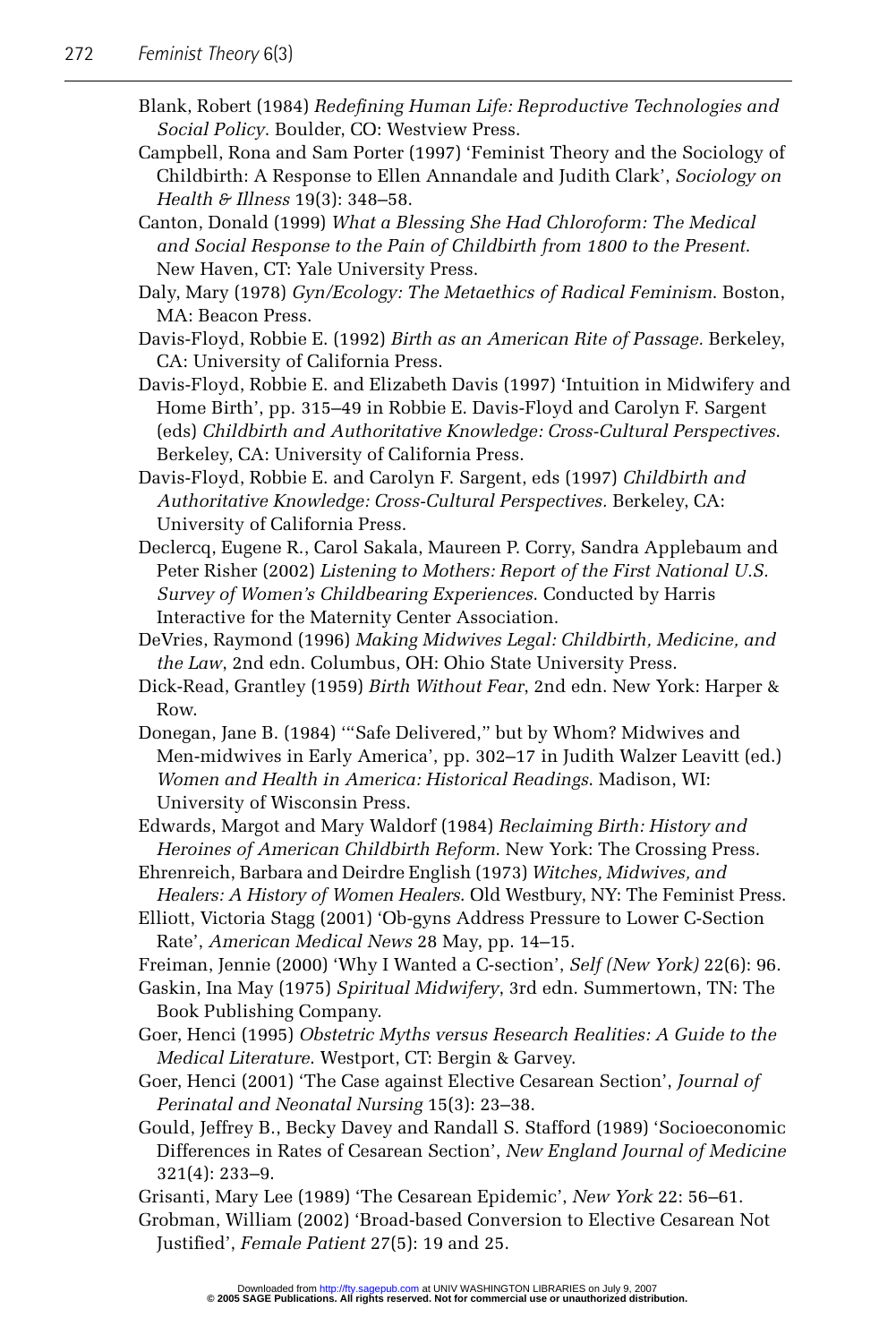- Hirschmann, Nancy J. (2003) *The Subject of Liberty: Toward a Feminist Theory of Freedom*. Princeton, NJ: Princeton University Press.
- hooks, bell (1989) *Talking Back: Thinking Feminist, Thinking Black.* Boston: South End Press.
- Hubbard, Ruth (1990) *The Politics of Women's Biology*. New Brunswick, NJ: Rutgers University Press.

Jordan, Brigette (1983) *Birth in Four Cultures*, 2nd edn. Montreal: Eden Press. Jordan, Brigette (1997) 'Authoritative Knowledge and its Construction',

- pp. 55–79 in Robbie E. Davis-Floyd, and Carolyn F. Sargent (eds) *Childbirth and Authoritative Knowledge: Cross-Cultural Perspectives*. Berkeley, CA: University of California Press.
- Keefe, Carolyn (2002) 'Overview of Maternity Care in the U.S.' URL: http://www.cfmidwifery.org/pdf/OverviewofMatCare2000data1.pdf.
- Kitzinger, Sheila (1981) *Sheila Kitzinger's Birth Book*. New York: Grosset and Dunlap.
- Kobrin, Frances E. (1984) 'The American Midwife Controversy: A Crisis of Professionalization', pp. 318–26 in Judith Walzer Leavitt (ed.) *Women and Health in America: Historical Readings*. Madison, WI: University of Wisconsin Press.
- Kubasek, Nancy K. (1997) 'Legislative Approaches to Reducing the Hegemony of the Priestly Model of Medicine', *Michigan Journal of Gender and Law* 4: 375–442.
- Leavitt, Judith Walzer (1983) 'Science Enters the Birthing Room: Obstetrics in America since the Eighteenth Century', *The Journal of American History* 70(2): 281–304.
- Leavitt, Judith Walzer (1984) 'Birthing and Anesthesia: The Debate Over Twilight Sleep', pp. 175–84 in Judith Walzer Leavitt (ed.) *Women and Health in America: Historical Readings.* Madison, WI: University of Wisconsin Press.
- Leavitt, Judith Walzer (1986) 'Under the Shadow of Maternity: American Women's Responses to Death and Debility Fears in Nineteenth-Century Childbirth', *Feminist Studies* 12(Spring): 129–54.
- Leavitt, Judith Walzer and Whitney Walton (1984) 'Down to Death's Door: Women's Perceptions of Childbirth in America', pp. 155–65 in Judith Walzer Leavitt (ed.) *Women and Health in America: Historical Readings*. Madison, WI: University of Wisconsin Press.
- Lent, Margaret (1999) 'The Medical and Legal Risks of the Electronic Fetal Monitor', *Stanford Law Review* 51(April): 807.
- Lieberman, E. and C. O'Donoghue (2002) 'Unintended Effects of Epidural Analgesia During Labor: A Systematic Review', *American Journal of Obstetrics and Gynecology* 186(May): 78–80.
- Lublin, Nancy (1998) *Pandora's Box: Feminism Confronts Reproductive Technology.* Oxford: Rowman & Littlefield.
- Martin, Emily (1992 [1987]) *The Woman in the Body: A Cultural Analysis of Reproduction*, 2nd edn. Boston: Beacon Press.
- Michie, Helena (1998) 'Confinements: The Domestic in the Discourse of Upper-Middle Class Pregnancy', pp. 258–73 in Susan Hardy Aiken, Ann Brigham, Sallie A. Marston and Penny Waterston (eds) *Making Worlds*. Tucson, AZ: University of Arizona Press.

Michie, Helena and Naomi R. Cahn (1996) 'Unnatural Births: Cesarean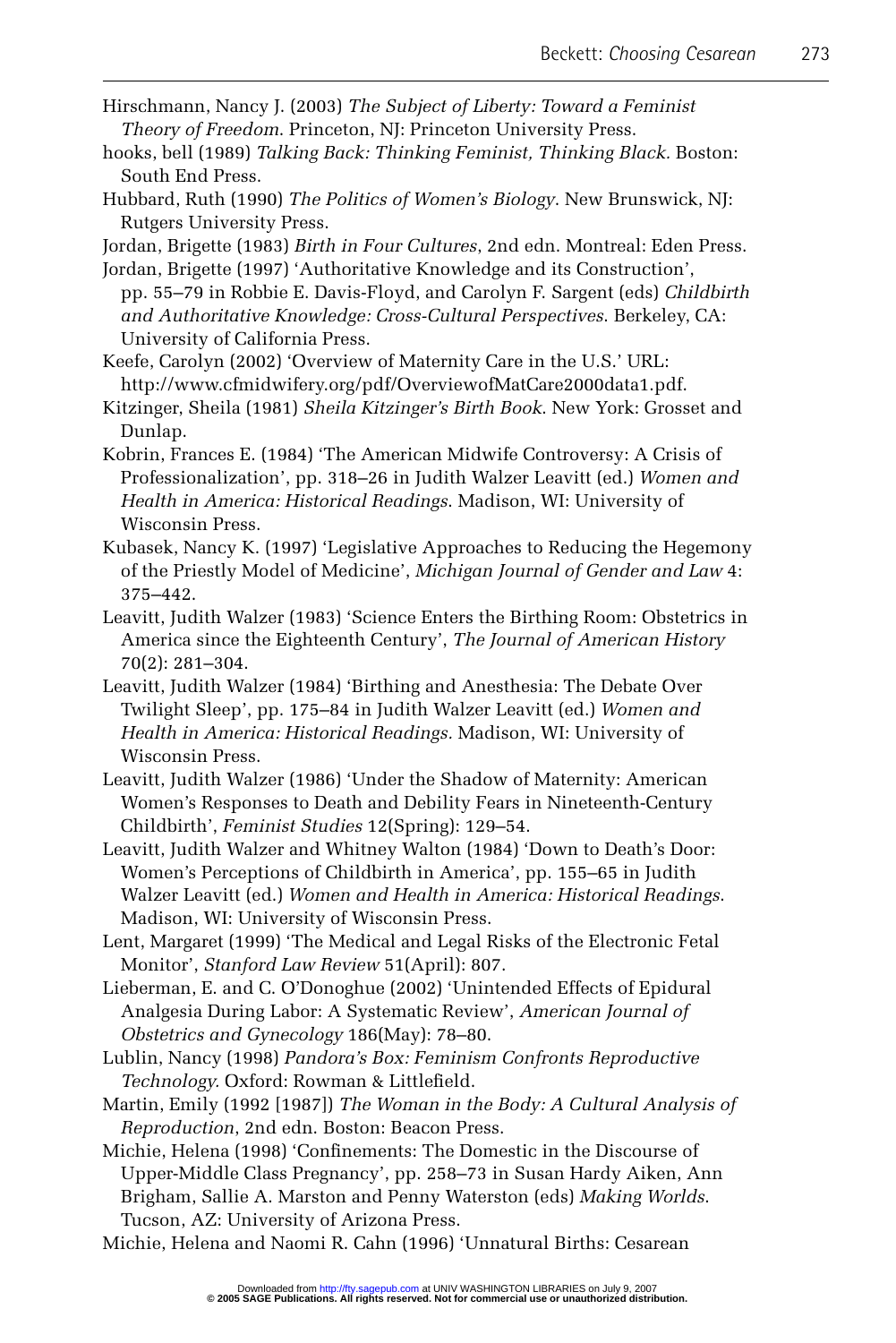Sections in the Discourse of the "Natural Childbirth" Movement', pp. 44–55 in Carolyn F. Sargent and Caroline B. Brettell (eds) *Gender and Health: An International Perspective*. Englewood Cliffs, NJ: Prentice Hall.

- Moon, Susanna (2002) 'C-section Rebirth; Procedure Making Strong Comeback After a Decade', *Modern Healthcare* 32: 18.
- National Organization of Women (1999) 'Resolution: "Expansion of Reproductive Freedom to Include Midwives Model of Care"'. URL: http://www.cfmidwifery.org/Resources/item.aspx?ID=25† (accessed 11 July 2005).
- Nestle, Sheryl (2000) 'Delivering Subjects: Race, Space, and the Emergence of Legalized Midwifery in Ontario', *Canadian Journal of Law and Society* 15(2): 187–215.
- Oakley, Ann (1980) *Women Confined: Towards a Sociology of Childbirth*. New York: Schocken Books.
- Oakley, Ann (1993) *Essays on Women, Medicine and Health*. Edinburgh: Edinburgh University Press.
- Ouellette, Alicia (1994) 'New Medical Technology: A Chance to Re-Examine Court-Ordered Medical Procedures during Pregnancy', *Albany Law Review* 57–119.
- Reissman, Catherine Kohler (1983) 'Women and Medicalization: A New Perspective', *Social Policy* 14(1): 3–18.
- Rooks, Judith Pence (1997) *Midwifery and Childbirth in America.* Philadelphia, PA: Temple University Press.
- Rothman, Barbara Katz (1982) *In Labor: Women and Power in the Birthplace.* New York: W.W. Norton.
- Rothman, Barbara Katz (1987) 'Reproduction', pp. 154–70 in Beth B. Hess and Myra Marx Ferree (eds) *Analyzing Gender: A Handbook of Social Science Research*. Beverly Hills, CA: SAGE Publications.
- Rothman, Barbara Katz (1989) *Recreating Motherhood: Ideology and Technology in Patriarchal Society*. New York: W.W. Norton.
- Sachs, Benjamin (1989) 'Is the Rising Rate of Cesarean Sections a Result of More Defensive Medicine?', pp. 27–40 in Victoria P. Rostow and Roger J. Bulger (eds) *Medical Professional Liability and the Delivery of Obstetrical Care*. Committee to Study Medical Professional Liability and the Delivery of Obstetrical Care, Division of Health Promotion and Disease Prevention, Institute of Medicine. Washington, DC: National Academy Press.
- Sakala, Carol (1993) 'Medically Unnecessary Cesarean Section Births', *Social Science and Medicine* 37(10): 1177–98.
- Scholten, Catherine M. (1984) 'On the Importance of the Obstetrick Art: Changing Customs of Childbirth in America, 1760–1825', pp. 426–45 in Judith Walzer Leavitt (ed.) *Women and Health in America: Historical Readings.* Madison, WI: University of Wisconsin Press.
- Shapiro, Nina (1998) 'Birth Control', *Seattle Weekly* 26 September.
- Spallone, Patricia (1989) *Beyond Conception: The New Politics of Reproduction*. Westport, CT: Bergin and Garvey.
- Sullivan, Deborah A. and Rose Weitz (1988) *Labor Pains: Modern Midwives and Home Birth*. New Haven, CT: Yale University Press.
- Talbot, Margaret (1999) 'Pay on Delivery', *New York Times Magazine* 31 October, pp. 19–20.
- Treichler, Paula A. (1990) 'Feminism, Medicine, and the Meaning of